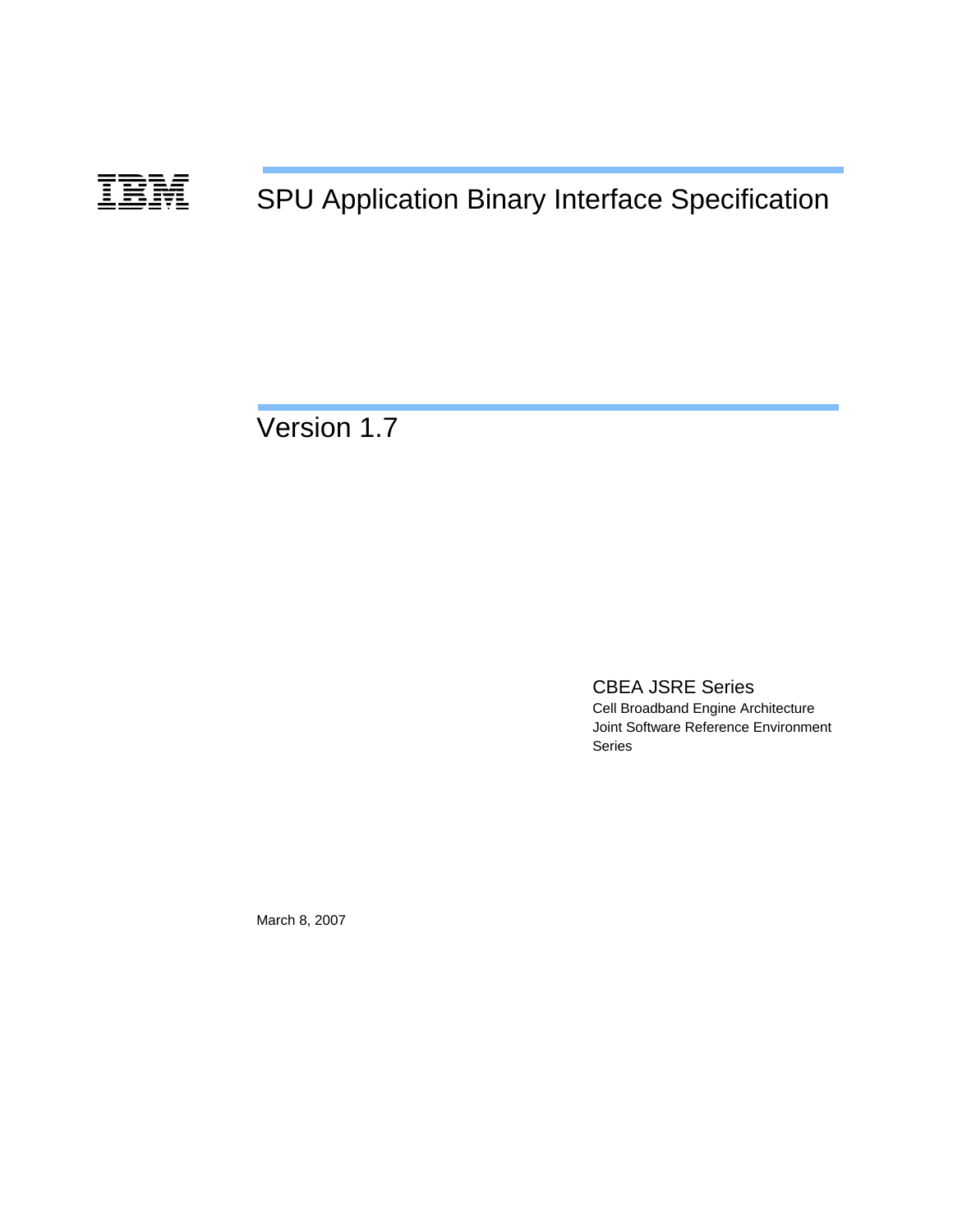

© Copyright International Business Machines Corporation, Sony Computer Entertainment Incorporated, Toshiba Corporation 2003, 2004, 2005, 2006, 2007

All Rights Reserved Printed in the United States of America March 2007

The following are trademarks of International Business Machines Corporation in the United States, or other countries, or both.

IBM PowerPC IBM Logo ibm.com

Cell Broadband Engine is a trademark of Sony Computer Entertainment, Inc.

Other company, product and service names may be trademarks or service marks of others.

All information contained in this document is subject to change without notice. The products described in this document are NOT intended for use in applications such as implantation, life support, or other hazardous uses where malfunction could result in death, bodily injury or catastrophic property damage. The information contained in this document does not affect or change IBM product specifications or warranties. Nothing in this document shall operate as an express or implied license or indemnity under the intellectual property rights of IBM or third parties. All information contained in this document was obtained in specific environments, and is presented as an illustration. The results obtained in other operating environments may vary.

THE INFORMATION CONTAINED IN THIS DOCUMENT IS PROVIDED ON AN "AS IS" BASIS. In no event will IBM be liable for damages arising directly or indirectly from any use of the information contained in this document.

IBM Systems and Technology Group 2070 Route 52, Bldg. 330 Hopewell Junction, NY 12533-6351

The IBM home page can be found at **ibm.com**

The IBM semiconductor solutions home page can be found at **ibm.com**/chips

March 8, 2007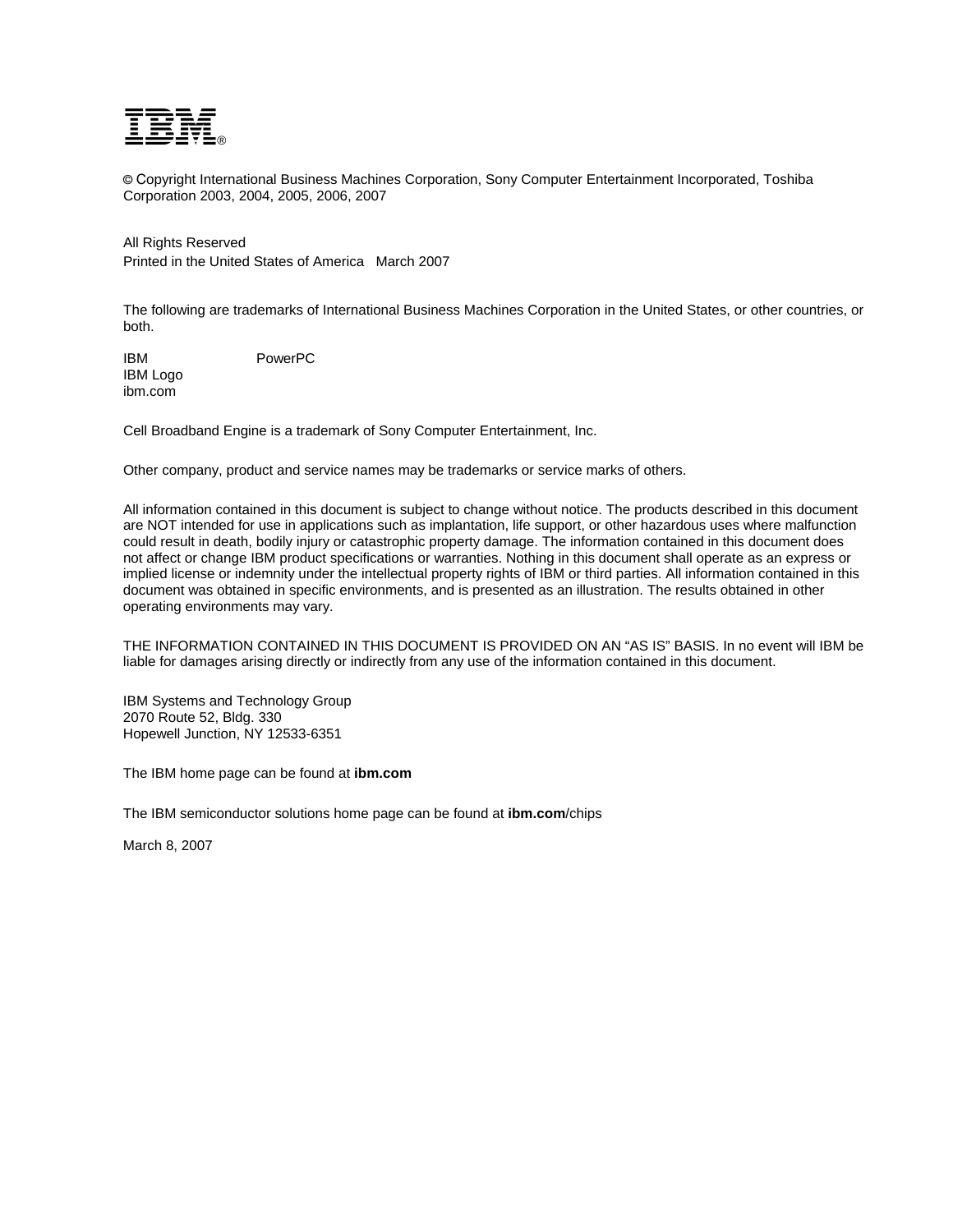

# **Table of Contents**

| List of Tables                                   |                                                                                                                                                                                                                                                                                                                                                                                                                                                                                                                                                                                                                                                                                                            | iv                                                                                                                                                                                                                               |
|--------------------------------------------------|------------------------------------------------------------------------------------------------------------------------------------------------------------------------------------------------------------------------------------------------------------------------------------------------------------------------------------------------------------------------------------------------------------------------------------------------------------------------------------------------------------------------------------------------------------------------------------------------------------------------------------------------------------------------------------------------------------|----------------------------------------------------------------------------------------------------------------------------------------------------------------------------------------------------------------------------------|
| List of Figures                                  |                                                                                                                                                                                                                                                                                                                                                                                                                                                                                                                                                                                                                                                                                                            | iv                                                                                                                                                                                                                               |
| <b>About This Document</b><br>Audience           | Version History<br><b>Related Documentation</b><br>Bit Notation and Typographic Conventions Used in This Document                                                                                                                                                                                                                                                                                                                                                                                                                                                                                                                                                                                          | v<br>v<br>v<br>vi<br>vii                                                                                                                                                                                                         |
| 1. Introduction                                  |                                                                                                                                                                                                                                                                                                                                                                                                                                                                                                                                                                                                                                                                                                            | 1                                                                                                                                                                                                                                |
| 2. Low-Level System Information                  | 2.1. Data Representation<br>2.1.1. Byte Ordering<br>2.1.2. Register Layout<br>2.1.3. Fundamental Types<br>2.1.4. Aggregates and Unions<br>2.1.5. Bit-Fields<br>2.1.6. Volatiles<br>2.2. Function Calling Sequence<br>2.2.1. Registers<br>2.2.2. The Stack Frame<br>2.2.3. Argument Passing<br>2.2.4. Variable Argument Lists<br>2.2.5. Return Values<br>2.2.6. Out-of-Module Function Calls<br>2.3. Coding Examples<br>2.3.1. Code Model Overview<br>2.3.2. Function Prologue and Epilogue<br>2.3.3. Register Saving and Restoring Functions<br>2.3.4. Data Objects<br>2.3.5. Function Calling by Name<br>2.3.6. Function Calling by Pointer<br>2.3.7. Dynamic Stack Space Allocation<br>2.4. Debug Format | 3<br>$\ensuremath{\mathsf{3}}$<br>$\ensuremath{\mathsf{3}}$<br>4<br>4<br>5<br>$\,6$<br>$\boldsymbol{7}$<br>$\overline{\mathbf{7}}$<br>8<br>$\bf 8$<br>10<br>11<br>13<br>13<br>13<br>13<br>14<br>14<br>16<br>17<br>17<br>18<br>19 |
|                                                  | 2.4.1. DWARF Register Number Mapping<br>2.4.2. Address Class Code<br>2.5. Operating System Interface<br>2.5.1. Program Initialization                                                                                                                                                                                                                                                                                                                                                                                                                                                                                                                                                                      | 19<br>19<br>19<br>19                                                                                                                                                                                                             |
| 3. Object Files<br>3.3. Symbols<br>3.4. Sections | 3.1. File Format<br>3.2. ELF Header<br>3.5. Relocation<br>3.5.1. Relocation Types                                                                                                                                                                                                                                                                                                                                                                                                                                                                                                                                                                                                                          | 21<br>22<br>22<br>23<br>23<br>23<br>23                                                                                                                                                                                           |
|                                                  | 4. Program Loading and Dynamic Linking<br>4.1. Program Header<br>4.1.1. SPU Environment Note<br>4.1.2. SPU Name Note                                                                                                                                                                                                                                                                                                                                                                                                                                                                                                                                                                                       | 25<br>26<br>26<br>27                                                                                                                                                                                                             |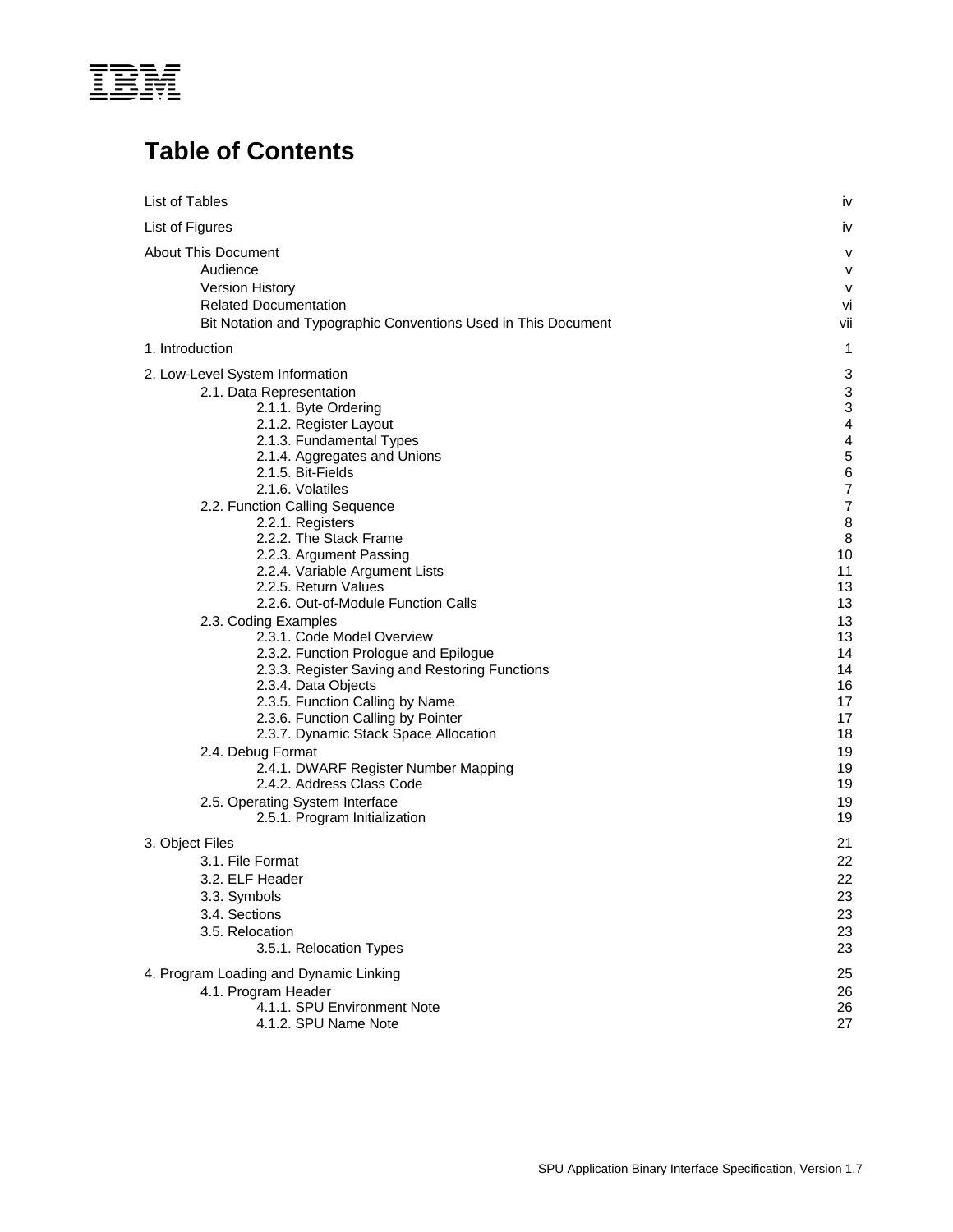

## **List of Tables**

| Table 2-1: Fundamental Data Types                   | 4  |
|-----------------------------------------------------|----|
| Table 2-2: Vector Types                             | 5  |
| Table 2-3: Bit-Field Ranges                         | 7  |
| Table 2-4: General-Purpose Register Conventions     | 8  |
| Table 2-5: Example of Register and Stack Assignment | 11 |
| Table 2-6: Relative-Addressed Named Function Calls  | 17 |
| Table 2-7: Absolute-Addressed Named Function Calls  | 17 |
| Table 2-8: SPU Register Number Mapping              | 19 |
| Table 2-9: SPU Address Class Code                   | 19 |
| Table 3-10: SPU ELF Header Fields                   | 22 |
| Table 3-11: SPU Special Sections                    | 23 |
| Table 3-12: Relocation Fields                       | 23 |
| Table 3-13: Relocation Types                        | 24 |
| Table 4-14: SPU Environment Note                    | 26 |
| Table 4-15: spu_env Structure                       | 26 |
| Table 4-16: SPU Name Note                           | 27 |

# **List of Figures**

| Figure 2-1: Bit and Byte Numbering of Halfwords                           | 3  |
|---------------------------------------------------------------------------|----|
| Figure 2-2: Bit and Byte Numbering of Words                               | 3  |
| Figure 2-3: Bit and Byte Numbering of Doublewords                         | 3  |
| Figure 2-4: Bit and Byte Numbering of Quadwords                           | 3  |
| Figure 2-5: Register Layout of Data Types                                 | 4  |
| Figure 2-6: Vector Data Types Byte Ordering and Element Numbering         | 5  |
| Figure 2-7: Structure Smaller Than a Word                                 | 6  |
| Figure 2-8: Structure with No Padding                                     | 6  |
| Figure 2-9: Structure with Internal Padding                               | 6  |
| Figure 2-10: Structure with Internal and Trailing Padding                 | 6  |
| Figure 2-11: Union Allocation                                             | 6  |
| Figure 2-12: Standard Stack Frame                                         | 9  |
| Figure 2-13: Layout of the Parameter List Area                            | 10 |
| Figure 2-14: Contents of stdarg.h                                         | 12 |
| Figure 2-15: Pseudo-Code Implementations of Variable Argument List Macros | 12 |
| Figure 2-16: Sample Register Save Functions                               | 15 |
| Figure 2-17: Sample Register Restore Functions                            | 16 |
| Figure 2-18: Position-Independent Load and Store                          | 17 |
| Figure 2-19: Function Calling by Pointer                                  | 18 |
| Figure 2-20: Dynamic Stack Space Allocation                               | 18 |
| Figure 2-21: Memory Stack                                                 | 20 |
| Figure 3-22: Object File Format                                           | 22 |
|                                                                           |    |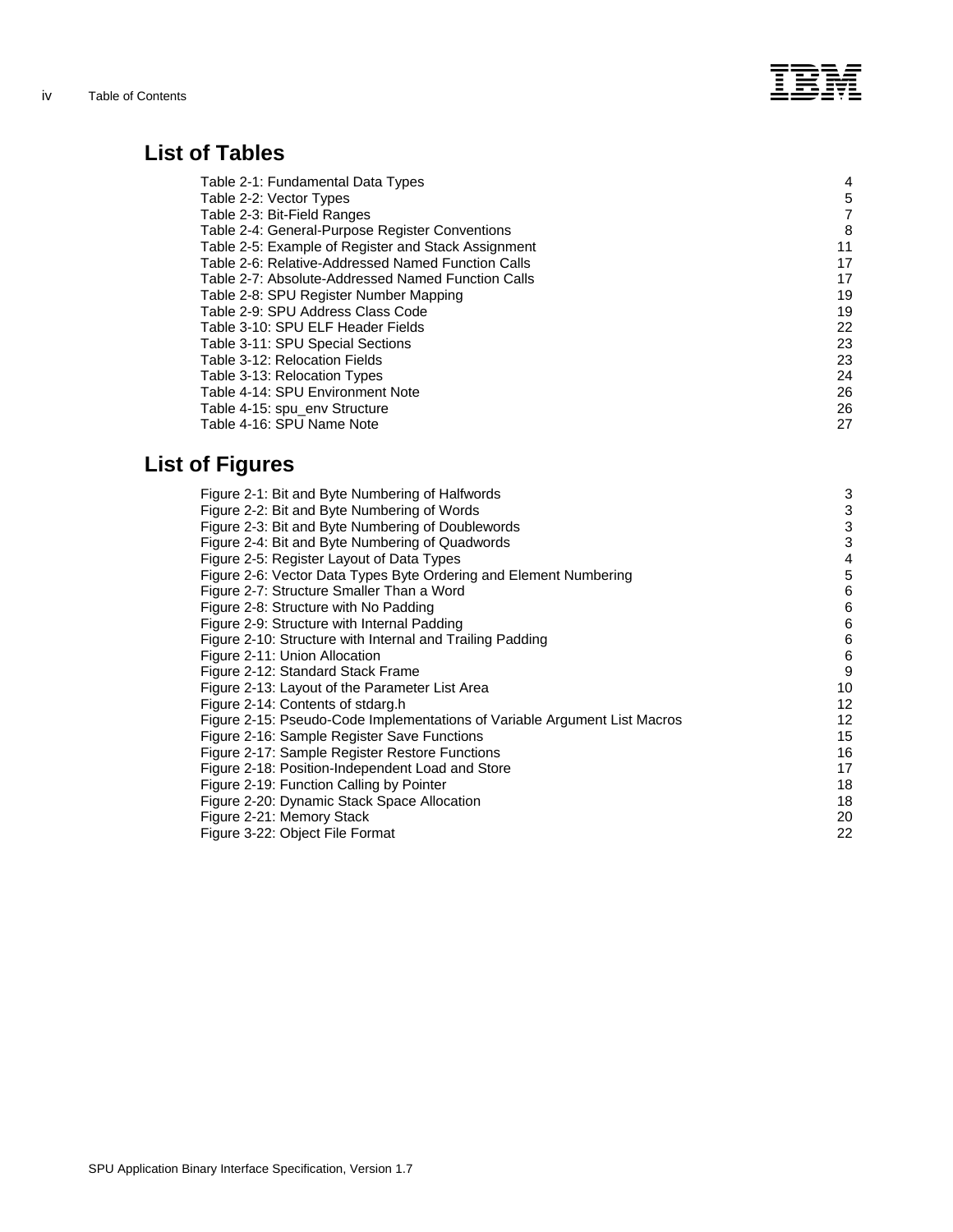<span id="page-4-0"></span>

## **About This Document**

This document defines the Application Binary Interface (ABI) of the Synergistic Processor Unit (SPU).

## **Audience**

This document is intended for system and application programmers who develop language processors and other software for the SPU of a processor compliant with the Cell Broadband Engine™ Architecture (CBEA).

## **Version History**

This section describes significant changes made to each version of this document.

| Version Number & Date      | Changes                                                                                                                                                                                                                                                                       |
|----------------------------|-------------------------------------------------------------------------------------------------------------------------------------------------------------------------------------------------------------------------------------------------------------------------------|
| v. 1.7<br>March 8, 2007    | Corrected minor organizational, grammatical, and spelling issues<br>(TWG_RFC00094-0: CORRECTION NOTICE).                                                                                                                                                                      |
|                            | Corrected minor errors (TWG_RFC00101-0: CORRECTION NOTICE)                                                                                                                                                                                                                    |
| v. 1.6<br>December 4, 2006 | Corrected the placement of the label in the sample register save function and<br>added a missing label to the sample register restore function (TWG_RFC00084-<br>(0).<br>Corrected the spelling of the va_start macro and added va_copy to the list                           |
|                            | declared in stdarg.h (TWG_RFC00085-0).                                                                                                                                                                                                                                        |
|                            | Modified relocations to match the actual implementation, and added two new<br>relocations (TWG_RFC00088-0).                                                                                                                                                                   |
| v. 1.5 (corrected)         | Applied TWG_RFC00069-1.                                                                                                                                                                                                                                                       |
| October 11, 2006           | Changed the SPUNAME descriptor size from a fixed size (32 bytes) to a variable<br>size that is a multiple of 4 bytes (TWG_RFC00048-0).                                                                                                                                        |
|                            | Revised the comment corresponding to the e_machine SPU ELF header field,<br>reflecting the fact that 23 has been officially accepted as its value.                                                                                                                            |
|                            | Made miscellaneous editorial changes.                                                                                                                                                                                                                                         |
|                            | Applied the changes made in the following requests:<br>TWG_RFC00063-2, TWG_RFC00064-0, TWG_RFC00065-1.                                                                                                                                                                        |
| v. 1.4<br>October 20, 2005 | Defined a standard process for memory heap initialization and stack<br>management (TWG_RFC00024-3).                                                                                                                                                                           |
|                            | Changed the section describing rules that apply to the stack frame<br>(TWG_RFC00030-0).                                                                                                                                                                                       |
|                            | Changed "Broadband Processor Architecture" to "Cell Broadband Engine<br>Architecture", and changed "BPA" to "CBEA" (TWG_RFC00037-0:<br>CORRECTION NOTICE).                                                                                                                    |
|                            | Added several restrictions that apply to allocatable ELF sections that will be<br>loaded into local storage (TWG_RFC00038-2 as amended by TWG_RFC00044-<br>(0).                                                                                                               |
|                            | Specified that the R2 register will be used as an environment pointer for<br>languages that require one (TWG_RFC00039-0).                                                                                                                                                     |
|                            | Corrected several documentation errors (TWG_RFC00041-0: CORRECTION<br>NOTICE, TWG_RFC00045-0: CORRECTION NOTICE).                                                                                                                                                             |
| v. 1.3<br>July 11, 2005    | Deleted several sections in the "About This Document" chapter and corrected<br>several documentation errors. For example, in the Relocation Types table, the<br>"Field" entry corresponding to R_SPU_ADDR7 was changed from I7* to I7<br>(TWG_RFC00032-0: CORRECTION NOTICE). |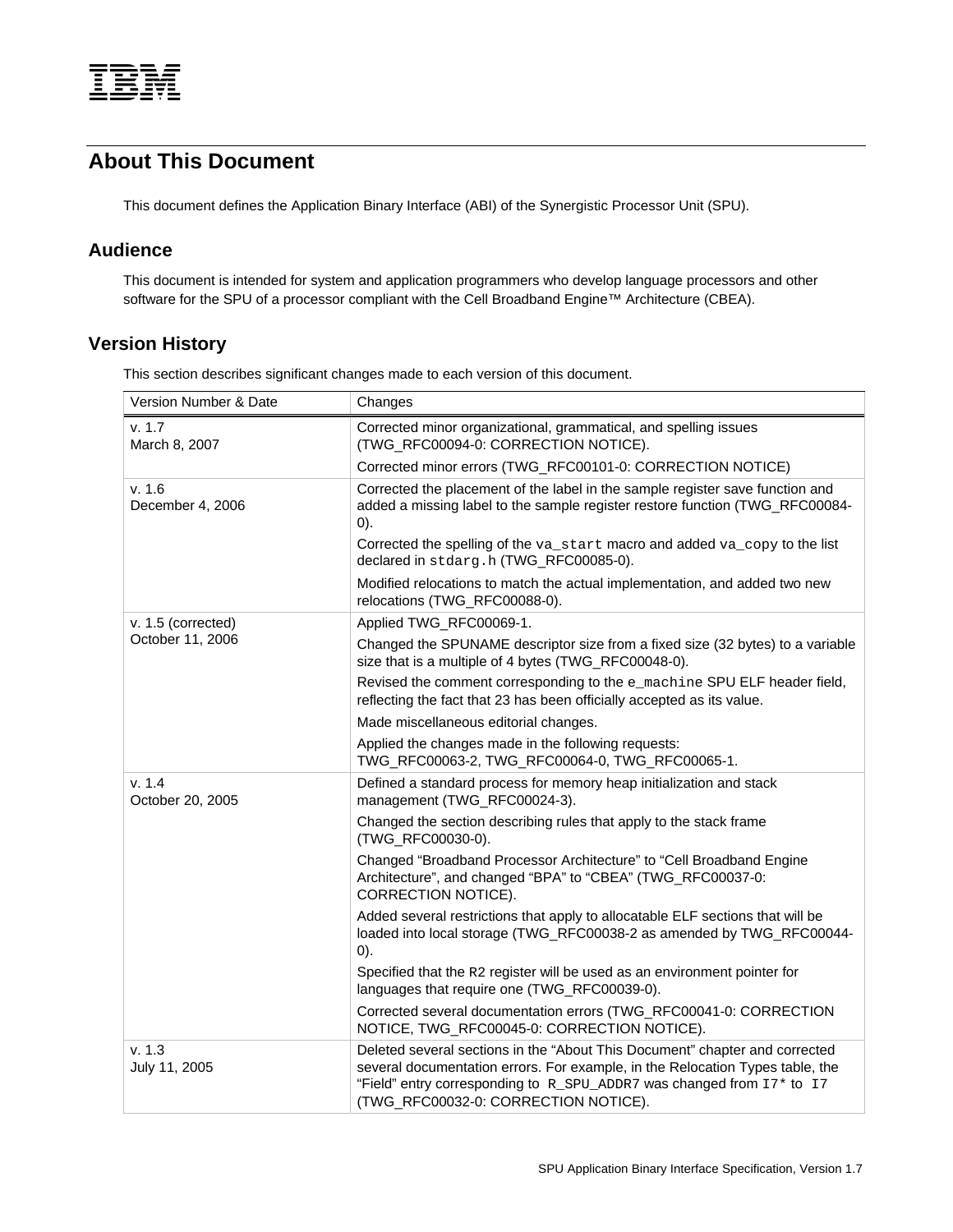

<span id="page-5-0"></span>

| Version Number & Date        | Changes                                                                                                                                                                                                                                                                                                                                                                                                                                                          |
|------------------------------|------------------------------------------------------------------------------------------------------------------------------------------------------------------------------------------------------------------------------------------------------------------------------------------------------------------------------------------------------------------------------------------------------------------------------------------------------------------|
| v. 1.2<br>June 10, 2005      | Changed "Broadband Engine" or "BE" to "a processor compliant with the<br>Broadband Processor Architecture" or "a processor compliant with BPA"; and<br>changed Synergistic Processing Unit to Synergistic Processor Unit. Defined a<br>PPU as a PowerPC Processor Unit on first major instance. Corrected several<br>book references and changed copyright page so that trademark owners were<br>specified. (All changes per TWG_RFC00031-0: CORRECTION NOTICE.) |
|                              | Made miscellaneous changes to the "About This Document" section.                                                                                                                                                                                                                                                                                                                                                                                                 |
| v. 1.1<br>May 9, 2005        | Changed PU to PPU (TWG_RFC00028-0: CORRECTION NOTICE).                                                                                                                                                                                                                                                                                                                                                                                                           |
| v.1.0                        | Added a PT_NOTE section to all SPU ELF executables (TWG_RFC00019-0).                                                                                                                                                                                                                                                                                                                                                                                             |
| December 14, 2004            | Modified stack layout to eliminate a requirement for minimum space in the<br>Parameter List Area, and increased the number of registers used for argument<br>passing and for the return value (TWG_RFC00020-0).                                                                                                                                                                                                                                                  |
| v. 0.9<br>July 16, 2004      | Changed the description of the . bss SPU special section. This description now<br>specifies that the program loader is responsible for initializing. bss<br>(TWG_RFC00001-2).                                                                                                                                                                                                                                                                                    |
|                              | Changed general-purpose register conventions to reflect a re-allocation among<br>volatile and non-volatile registers. Specifically, the number of non-volatile<br>registers has been decreased. This change also affected several figures<br>(TWG_RFC00004-5).                                                                                                                                                                                                   |
|                              | Made miscellaneous editorial changes.                                                                                                                                                                                                                                                                                                                                                                                                                            |
| v. 0.8<br>March 12, 2004     | Added requirement that global data types must always be aligned to a 16-byte<br>boundary, as requested in TWG_RFC00006. Made miscellaneous editorial<br>changes.                                                                                                                                                                                                                                                                                                 |
| v. 0.7<br>February 25, 2004  | Changed formatting of document so that it reflects typographic conventions<br>described on page vii. Made miscellaneous editorial changes.                                                                                                                                                                                                                                                                                                                       |
| v. 0.6<br>January 23, 2004   | Changed document to new format, including front matter. Made miscellaneous<br>editorial changes.                                                                                                                                                                                                                                                                                                                                                                 |
| v. 0.5<br>September 15, 2003 | Added R_SPU_ADDR101 relocation type. Added SPUNAME section note to<br>support SPU plug-ins. Added description for ELF header field e_type.                                                                                                                                                                                                                                                                                                                       |
| v. 0.4<br>June 15, 2003      | Changed mechanism of stack initialization and overflow detection. Added<br>additional relocation types R_SPU_ADDR7, R_SPU_REL9 and R_SPU_REL91.<br>Added program header section describing SPU environment notes used for<br>embedding SPU objects with PU/PPC objects.                                                                                                                                                                                          |
| v. 0.3<br>March 7, 2003      | Provided structure padding examples. Added additional conventions regarding<br>volatiles. Removed description of TOC register and its usage. Edited register<br>save/restore sample functions. Specified symbol name mangling convention.                                                                                                                                                                                                                        |
| v. 0.2<br>November 21, 2002  | Added register layout diagram. Added out-of-module function calling sequence.<br>Specified that the parameter list area equal at least 8 quadwords. Provided<br>examples of a parameter passing convention. Began adding support for interrupt<br>handling. Edited register save/restore and function calling code samples.                                                                                                                                      |
| v. 0.1<br>September 30, 2002 | Initial release of this document.                                                                                                                                                                                                                                                                                                                                                                                                                                |

## **Related Documentation**

The following table provides a list of references and supporting materials for this document:

| Document Title                                                                     | Version | Date     |
|------------------------------------------------------------------------------------|---------|----------|
| Tool Interface Standard (TIS), Executable and Linking Format (ELF) Specification   | 1.2     | May 1995 |
| Tool Interface Standard (TIS), DWARF Debugging Information Format<br>Specification | 2.0     | May 1995 |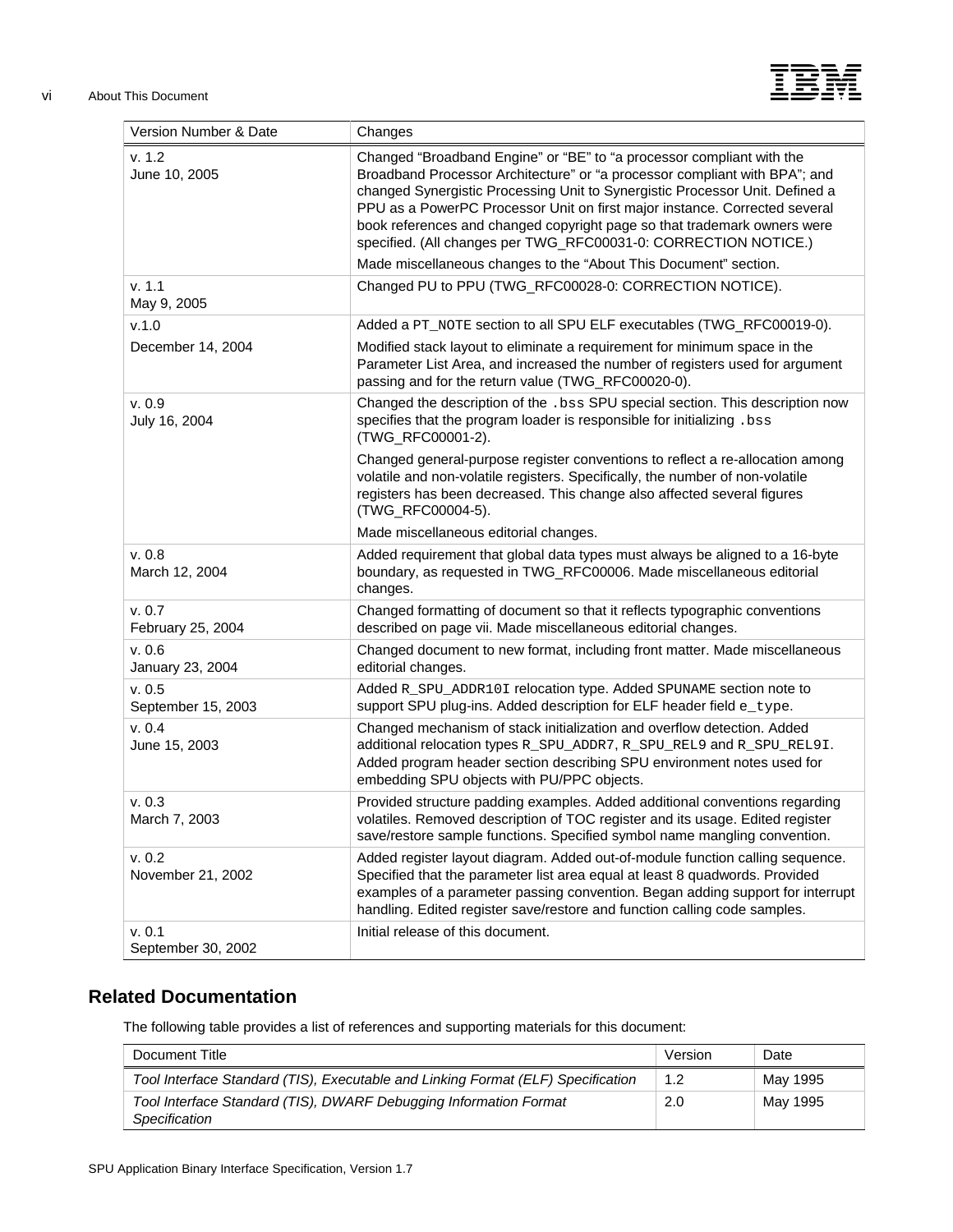<span id="page-6-0"></span>

## **Bit Notation and Typographic Conventions Used in This Document**

## **Bit Notation**

Standard bit notation is used throughout this document. Bits and bytes are numbered in ascending order from left to right. Thus, for a 4-byte word, bit 0 is the most significant bit and bit 31 is the least significant bit, as shown in the following figure:



#### MSB = Most significant bit

LSB = Least significant bit

Notation for bit encoding is as follows:

- Hexadecimal values are preceded by 0x. For example: 0x0A00.
- Binary values in sentences appear in single quotation marks. For example: '1010'.

## <span id="page-6-1"></span>**Other Typographic Conventions**

In addition to bit notation, the following typographic conventions are used throughout this document:

| Convention                       | Meaning                                                                                                                                                                                                                                                                           |
|----------------------------------|-----------------------------------------------------------------------------------------------------------------------------------------------------------------------------------------------------------------------------------------------------------------------------------|
| courier                          | Indicates programming code, processing instructions, register names, data types,<br>events, file names, and other literals. Also indicates function and macro names. This<br>convention is only used where it facilitates comprehension, especially in narrative<br>descriptions. |
| $counter + italics$              | Indicates arguments, parameters and variables, including variables of type const.<br>This convention is only used where it facilitates comprehension, especially in<br>narrative descriptions.                                                                                    |
| <i>italics (without courier)</i> | Indicates emphasis. Except when hyperlinked, book references are in italics. When a<br>term is first defined, it is often in italics.                                                                                                                                             |
| blue                             | Indicates a hyperlink (color printers or online only).                                                                                                                                                                                                                            |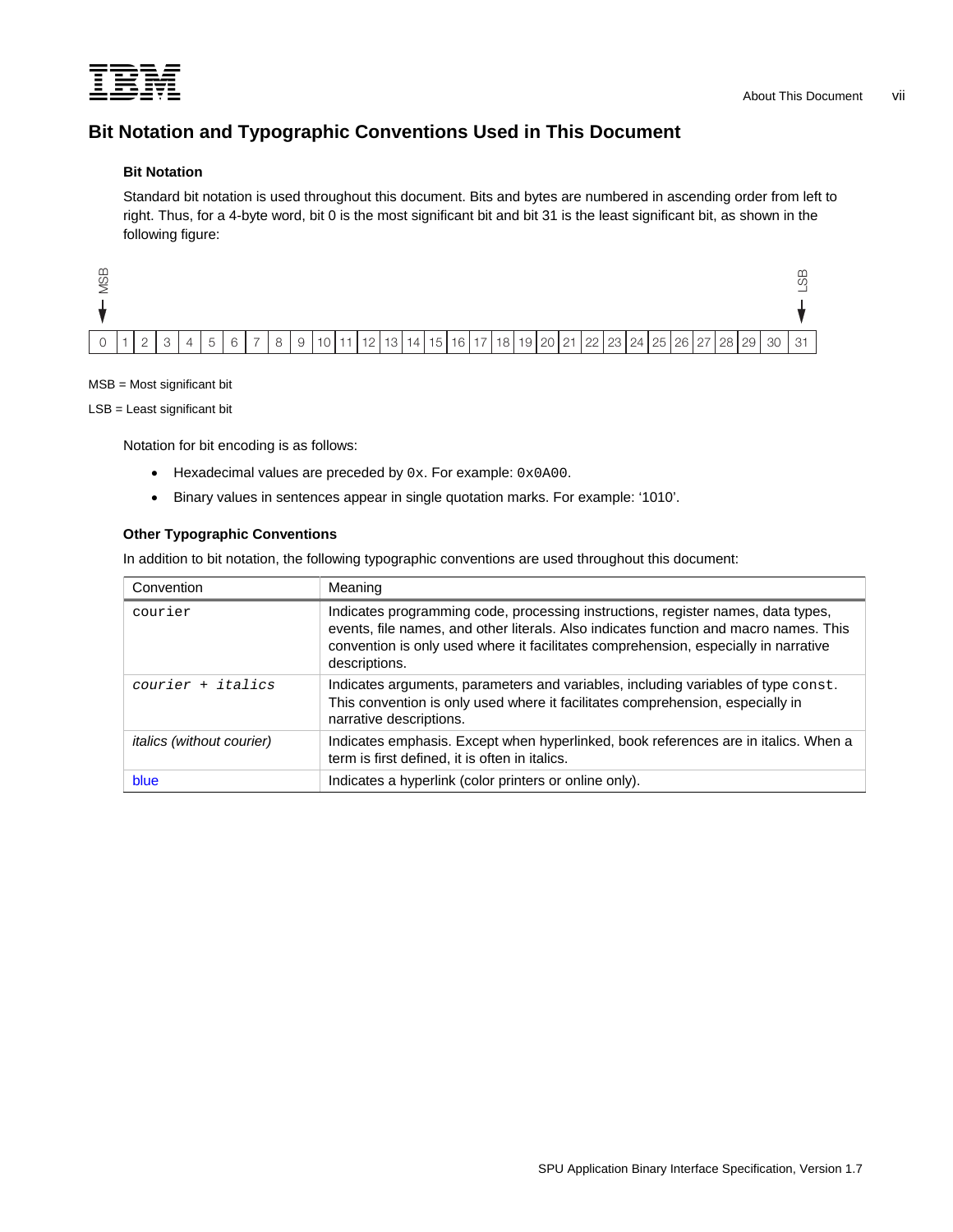viii About This Document - About This Document - About This Document - About This Document - About This Document - About This Document - About This Document - About This Document - About This Document - About This Document

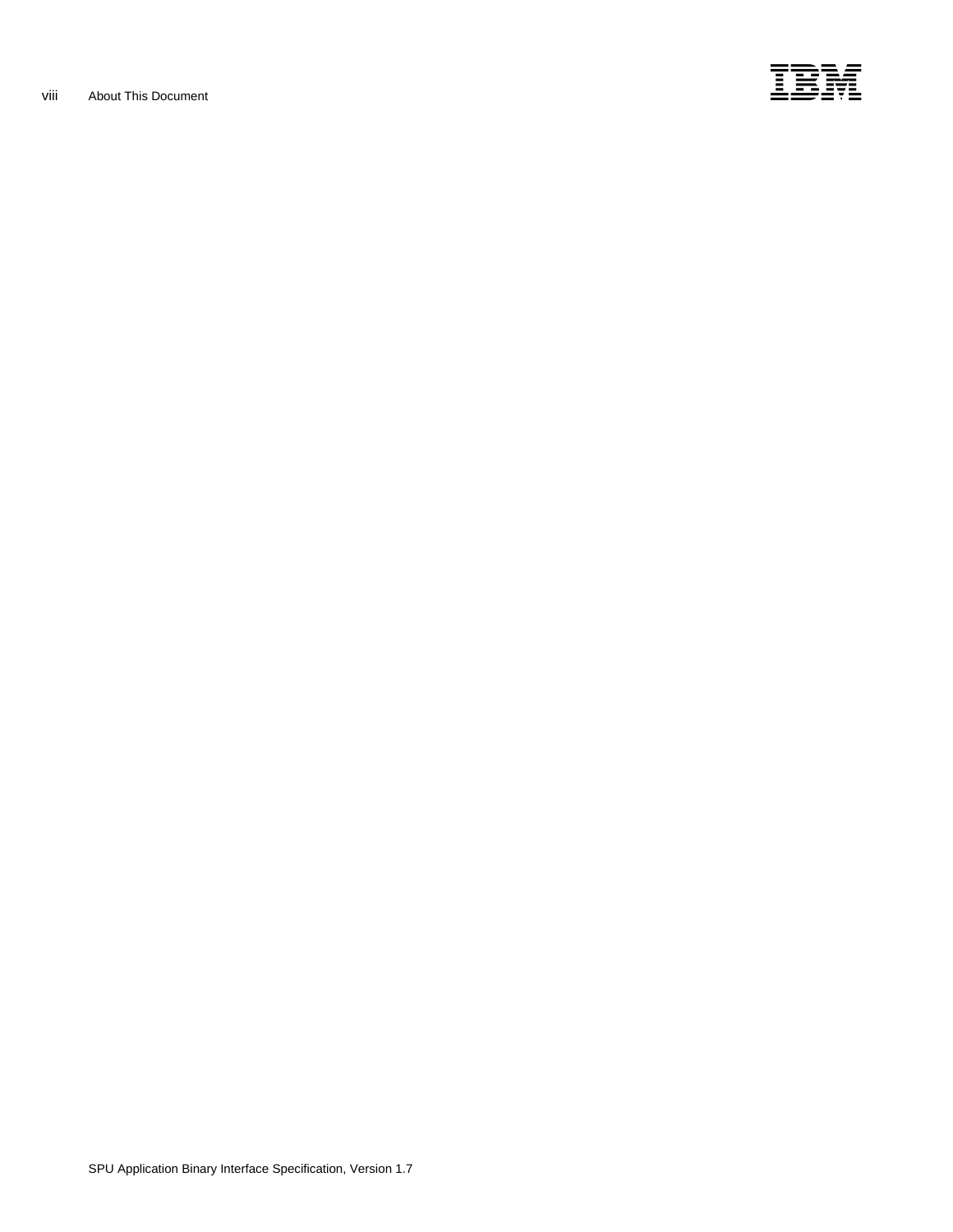

## **1. Introduction**

The SPU Application Binary Interface defines the system interface for compiled application programs, which enables these programs to be run without recompilation or recoding on a Synergistic Processor Unit of a CBEA-compliant system. The purpose of this document is to standardize the set of binary interface specifications to achieve portability.

This document defines low-level language binding conventions. Although the C programming language is used to illustrate these conventions, other languages are not precluded from use.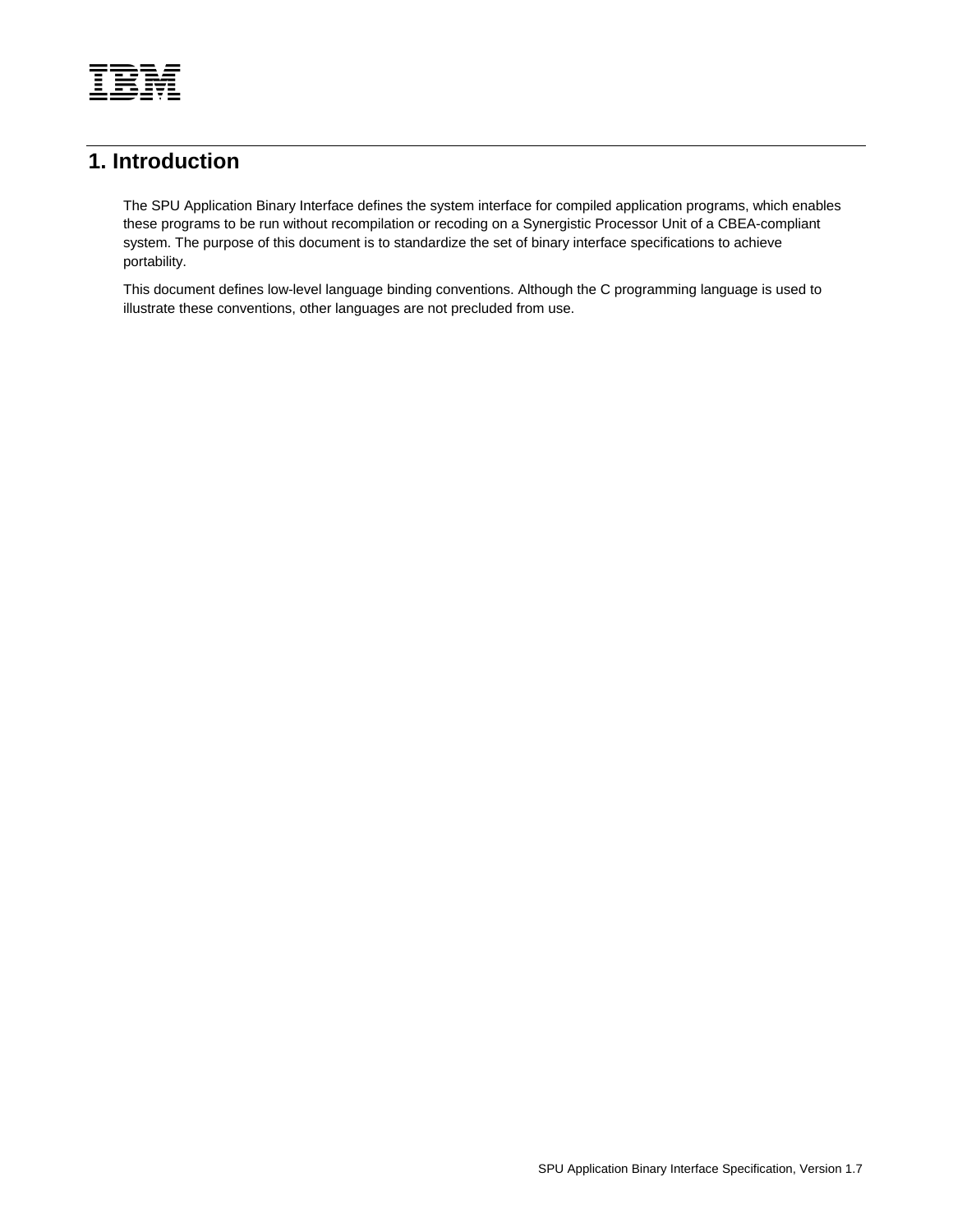$\overline{\mathbf{P}}$  Introduction - Introduction - Intervalse of the set of the set of the set of the set of the set of the set of the set of the set of the set of the set of the set of the set of the set of the set of the set of

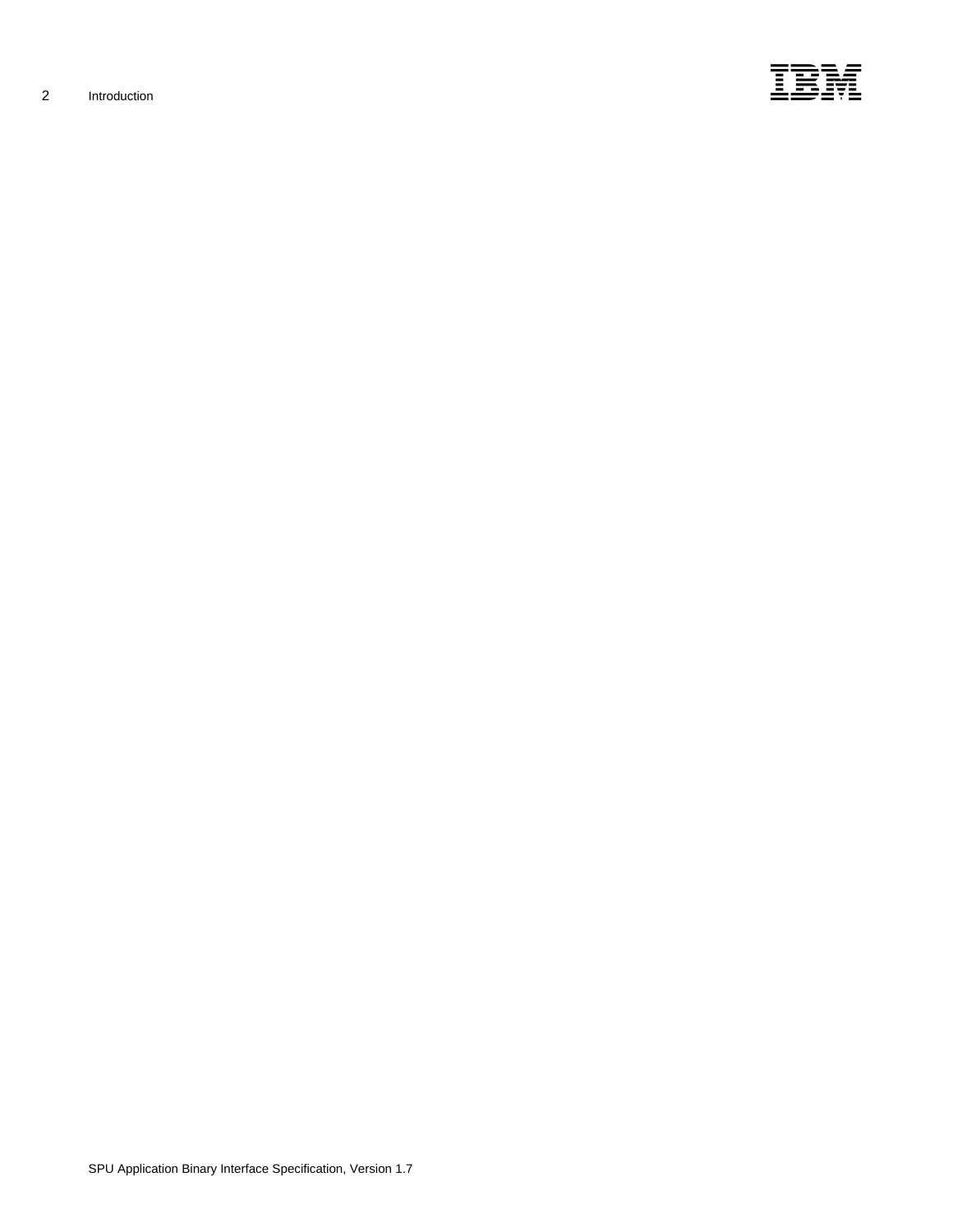<span id="page-10-0"></span>

## **2. Low-Level System Information**

This chapter prescribes the rules that language processors must follow. By adhering to these rules, language processors will be able to accomplish the following objectives:

- Generate conforming code for function-calling sequences, including passing arguments, returning values, and using registers.
- Allow access to a program's global data from code modules written in different source languages. (Only rules for common data types are defined.)
- Mix object modules generated by language processors from different vendors.

## **2.1. Data Representation**

### **2.1.1. Byte Ordering**

The SPU architecture defines the following machine data types:

- 8-bit byte
- 16-bit halfword
- 32-bit word
- 64-bit doubleword
- 128-bit quadword

Byte ordering defines how the bytes that comprise halfwords, words, doublewords, and quadwords are ordered in memory. The SPU supports most significant byte (MSB) ordering. An MSB, or "big endian", ordering means that the most significant byte is located in the lowest addressed byte position in a storage unit (byte 0).

[Figure 2-1](#page-10-1) through [Figure 2-4](#page-10-2) illustrate the conventions for bit and byte numbering within various width storage units. These conventions apply to both integer and floating-point data (where the most significant byte holds the sign and at least the start of the exponent). The following figures show byte numbers on the top and bit numbers in the lower corners.

<span id="page-10-1"></span>Figure 2-1: Bit and Byte Numbering of Halfwords

| ИSВ |   | I SB |
|-----|---|------|
|     | 8 |      |

Figure 2-2: Bit and Byte Numbering of Words

| Ω   |     |  |                |     |
|-----|-----|--|----------------|-----|
| MSB |     |  |                | LSB |
| 0   | 8 ا |  | 15 16 23 24 31 |     |

Figure 2-3: Bit and Byte Numbering of Doublewords

| <b>MSB</b> |     |  |  |  |  |                                          |  | $'$ <i>LSB</i> |
|------------|-----|--|--|--|--|------------------------------------------|--|----------------|
| 10         | 7 8 |  |  |  |  | $15 16$ 23 24 31 32 39 40 47 48 55 56 63 |  |                |

<span id="page-10-2"></span>Figure 2-4: Bit and Byte Numbering of Quadwords

|     |    |  |  |  |  |  |  |  |  |  | 10 |  |  |  |                                                                                             |  |
|-----|----|--|--|--|--|--|--|--|--|--|----|--|--|--|---------------------------------------------------------------------------------------------|--|
| MSB |    |  |  |  |  |  |  |  |  |  |    |  |  |  |                                                                                             |  |
|     | 78 |  |  |  |  |  |  |  |  |  |    |  |  |  | 15 16 23 24 31 32 39 40 47 48 55 56 63 64 71 72 79 80 87 88 95 96 103 104 11 12 119 120 127 |  |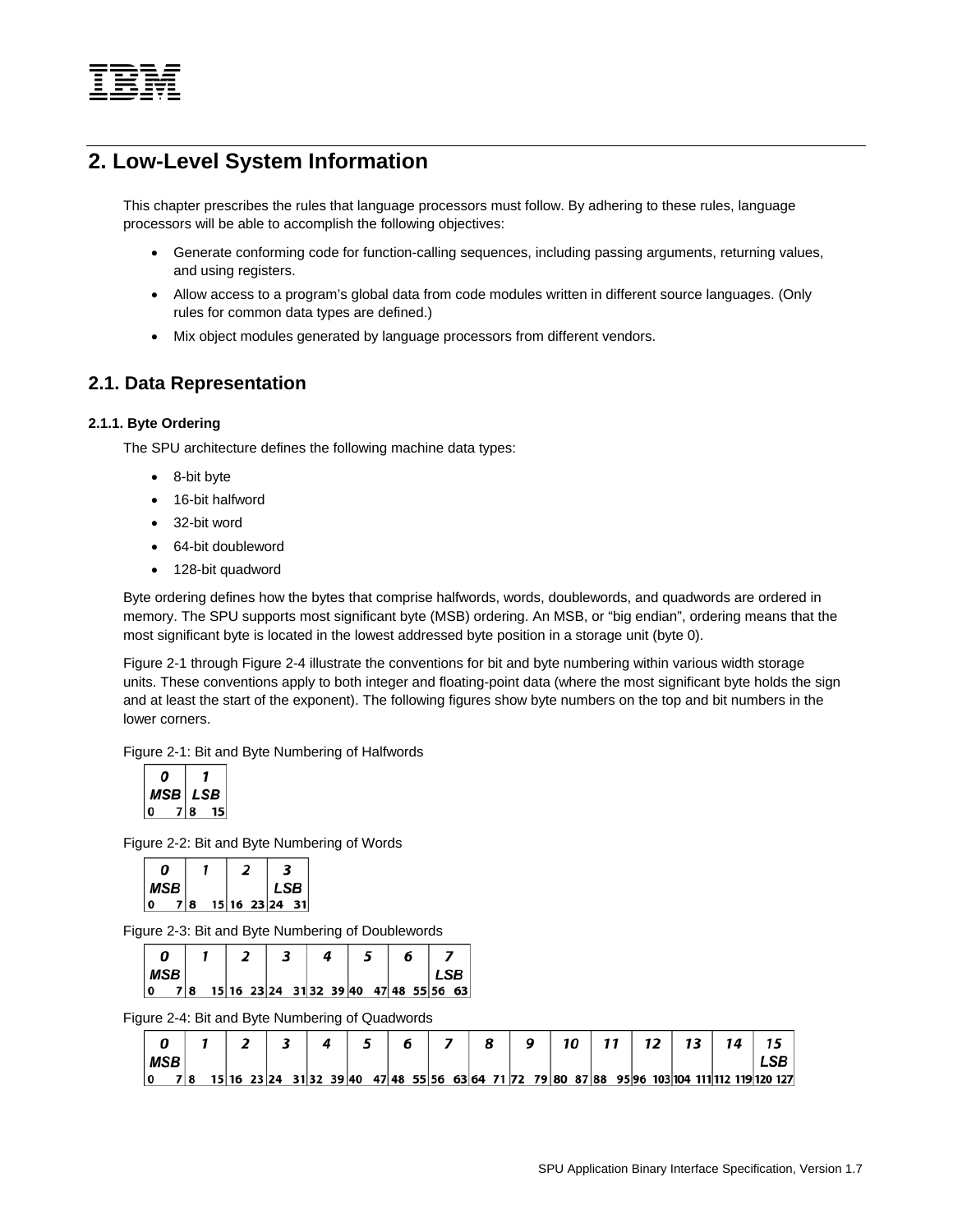

# <span id="page-11-3"></span><span id="page-11-0"></span>4 Low-Level System Information -

#### **2.1.2. Register Layout**

The general-purpose registers are 128-bits wide. Within these registers, data types that are less than 128 bits in size are placed in a specified location that is referred to as the "preferred slot". [Figure 2-5](#page-11-1) illustrates how data types are laid out in a general-purpose register.

<span id="page-11-1"></span>



#### **2.1.3. Fundamental Types**

[Table 2-1](#page-11-2) shows the standard C data types, their size and alignment, and their corresponding SPU machine data type. Global variables must always be aligned to a 16-byte boundary regardless of their data type. Although 16-byte alignment of global variables increases the amount of data memory that is used, this alignment enables faster access to the data with fewer instructions, thereby compensating for the additional data memory usage.

| Type           | C Type                                               | Sizeof         | Alignment<br>(bytes) | SPU Machine Data Type |
|----------------|------------------------------------------------------|----------------|----------------------|-----------------------|
|                | char<br>unsigned char                                | 1              | 1                    | unsigned byte         |
| Character      | signed char                                          | 1              | $\mathbf{1}$         | signed byte           |
|                | short<br>signed short                                | 2              | $\overline{2}$       | signed halfword       |
|                | unsigned short                                       | $\overline{2}$ | $\overline{c}$       | unsigned halfword     |
|                | $_$ Bool                                             | 1              | 1                    | unsigned byte         |
| Integral       | int<br>signed int<br>long int<br>signed long<br>enum | $\overline{4}$ | 4                    | signed word           |
|                | unsigned int<br>unsigned long                        | $\overline{4}$ | $\overline{4}$       | unsigned word         |
|                | long long<br>signed long long                        | 8              | 8                    | signed doubleword     |
|                | unsigned long long                                   | 8              | 8                    | unsigned doubleword   |
| Pointer        | any type *<br>any type $(*)$ ()                      | $\overline{4}$ | 4                    | unsigned word         |
|                | float                                                | $\overline{4}$ | $\overline{4}$       | single precision      |
| Floating-Point | double                                               | 8              | 8                    | double precision      |
|                | long double                                          | 8              | 8                    | double precision      |
| Vector         | any type                                             | 16             | 16                   | quadword              |

<span id="page-11-2"></span>Table 2-1: Fundamental Data Types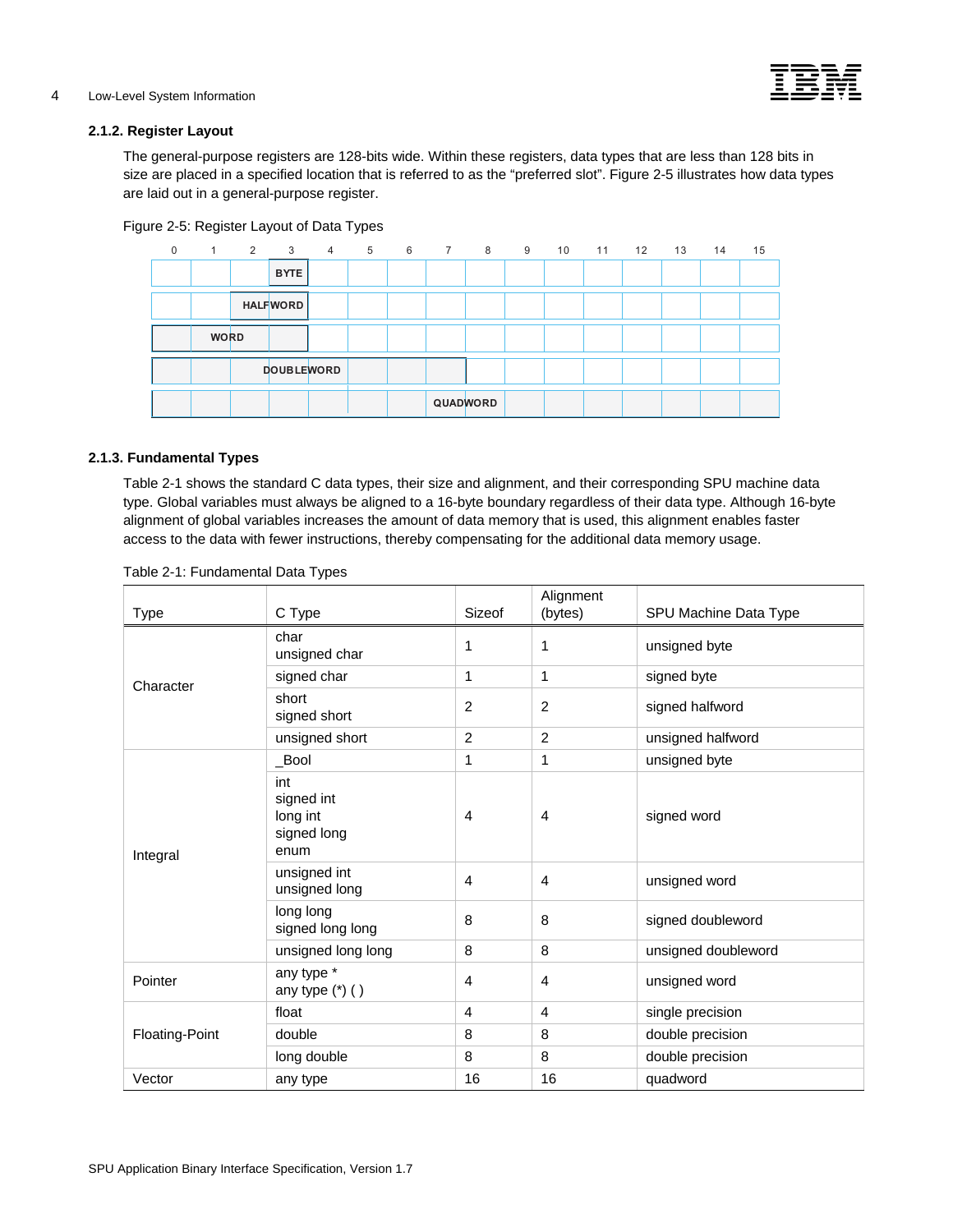<span id="page-12-0"></span>

This ABI does not specify IEEE 754 double extended precision (128-bit) floating-point. Programs that use this standard are not ABI conformant, and platforms that implement this ABI are not required to support these programs. If a platform supports double extended precision, it must be implemented with a sign bit, a 15-bit exponent with a bias of 16383 and 112 fraction bits with a leading "implicit" bit. Alignment must be 16 bytes.

The SPU supports several vector data types. All of the vector types are 128-bits and contain multiple scalar elements. [Table 2-2](#page-12-1) describes the supported vector types.

| Vector Data Type          | Contents                                     |
|---------------------------|----------------------------------------------|
| qword                     | 128-bit quadword vector of unspecified type  |
| vector unsigned char      | 16 8-bit unsigned integer characters (bytes) |
| vector signed char        | 16 8-bit signed integer characters (bytes)   |
| vector unsigned short     | 8 16-bit unsigned integer halfwords          |
| vector signed short       | 8 16-bit signed integer halfwords            |
| vector unsigned int       | 4 32-bit unsigned integer words              |
| vector signed int         | 4 32-bit signed integer words                |
| vector unsigned long long | 2 64-bit unsigned integer doublewords        |
| vector signed long long   | 2 64-bit signed integer doublewords          |
| vector float              | 4 32-bit single precision floats             |
| vector double             | 2 64-bit double precision floats             |

<span id="page-12-1"></span>Table 2-2: Vector Types

Vectors and vector elements also use MSB ordering, as shown in [Figure 2-6](#page-12-2):

<span id="page-12-2"></span>Figure 2-6: Vector Data Types Byte Ordering and Element Numbering

| (MSB)  | Byte $0 \mid$ Byte 1 |            |              |            |        |            |            | Byte 2   Byte 3   Byte 4   Byte 5   Byte 6   Byte 7   Byte 8   Byte 9   Byte 10   Byte 11   Byte 12   Byte 13   Byte 14   Byte 15                                                 |              |            | (LSB)      |
|--------|----------------------|------------|--------------|------------|--------|------------|------------|-----------------------------------------------------------------------------------------------------------------------------------------------------------------------------------|--------------|------------|------------|
|        |                      |            | doubleword 0 |            |        |            |            |                                                                                                                                                                                   | doubleword 1 |            |            |
|        |                      | word 0     |              |            | word 1 |            |            | word 2                                                                                                                                                                            |              | word 3     |            |
|        | halfword 0           | halfword 1 |              | halfword 2 |        | halfword 3 | halfword 4 | halfword 5                                                                                                                                                                        |              | halfword 6 | halfword 7 |
| char 0 | char 1               | char 2     |              |            |        |            |            | char 3 $\vert$ char 4 $\vert$ char 5 $\vert$ char 6 $\vert$ char 7 $\vert$ char 8 $\vert$ char 10 $\vert$ char 11 $\vert$ char 12 $\vert$ char 13 $\vert$ char 14 $\vert$ char 15 |              |            |            |

## <span id="page-12-3"></span>**2.1.4. Aggregates and Unions**

Aggregates, whether structures or arrays, and unions assume the alignment of their most strictly aligned component (the component with the largest alignment). The size of any object, including aggregates and unions, is always a multiple of the alignment of the object.

An array uses the same alignment as its elements. Structure and union objects might require padding to meet size and alignment constraints, according to the following criteria:

- An entire structure or union object is aligned on the same boundary as its most strictly aligned member.
- Each member is assigned to the lowest available offset with the appropriate alignment. This might require internal padding, depending on the previous member.
- If necessary, the size of a structure is increased to make it a multiple of the structure's alignment. This might require tail padding, depending on the last member.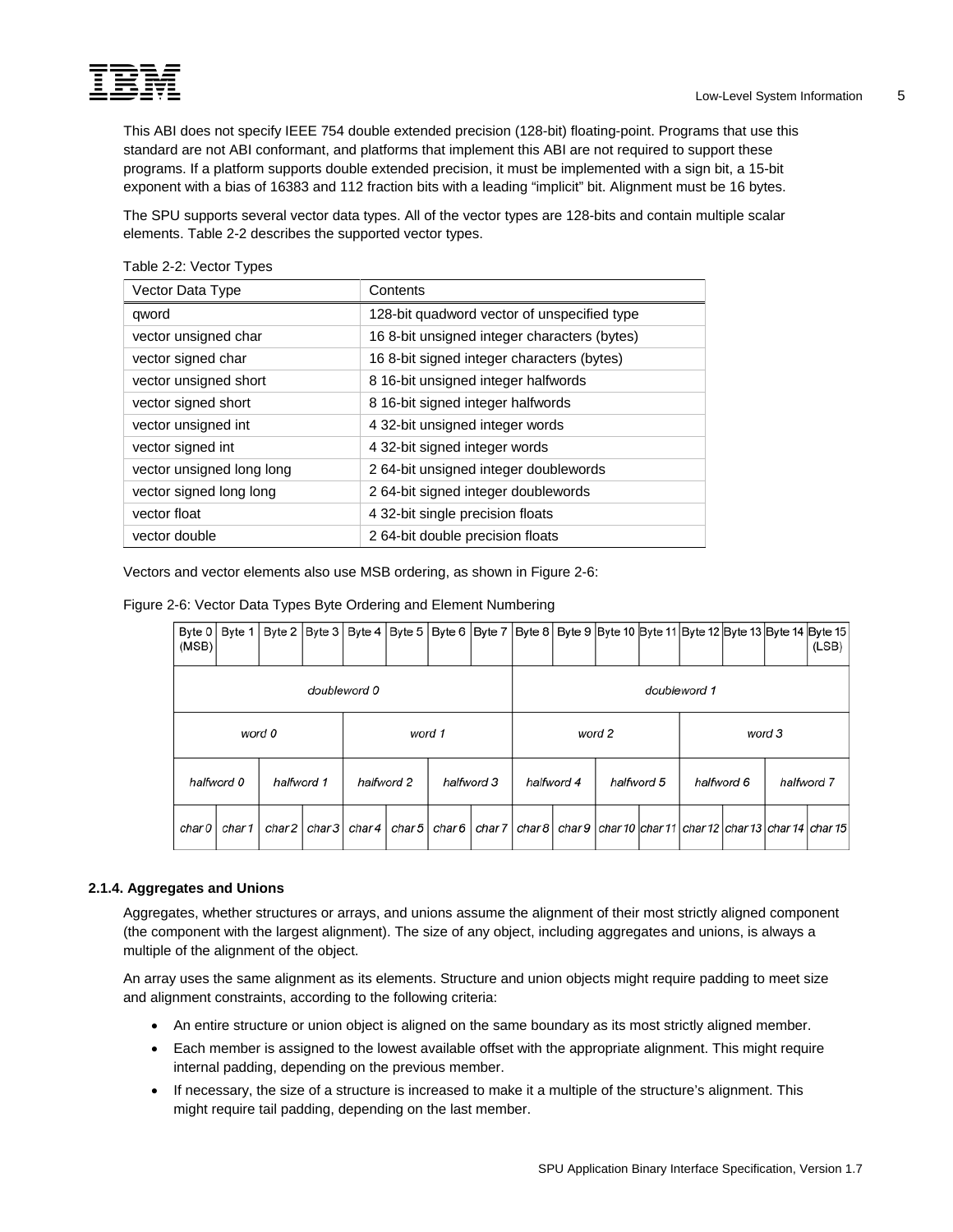

<span id="page-13-0"></span>end to the system Information of the set of the set of the system information of the set of the system Information of the system information of the system information of the system information of the system information of

To improve structure access efficiency, compilers may place further restrictions on outer-most structures to achieve quadword alignment.

The examples in [Figure 2-7](#page-13-1) through [Figure 2-11](#page-13-2) illustrate each of the above alignment rules:

<span id="page-13-1"></span>

| byte aligned<br>struct {<br>$\mathbf{0}$ |  |  |
|------------------------------------------|--|--|
| sizeof is 1<br>C<br>char c;              |  |  |
|                                          |  |  |

#### Figure 2-8: Structure with No Padding

| struct {<br>char c, a;       | $\bf{0}$<br>c | a | 2<br>s | 4<br>$\mathsf{n}$ | 8<br>a       | quadword aligned<br>sizeof is 32 |
|------------------------------|---------------|---|--------|-------------------|--------------|----------------------------------|
| short s;<br>int n;           | 16            |   |        |                   | $\mathbf{v}$ |                                  |
| double d;<br>vector float v: |               |   |        |                   |              |                                  |

#### Figure 2-9: Structure with Internal Padding

| struct {<br>char c;   | C | pad | s | pad | $\circ$ | doubleword aligned<br>sizeof is 16 |
|-----------------------|---|-----|---|-----|---------|------------------------------------|
| short s;<br>double d; |   |     |   |     |         |                                    |

Figure 2-10: Structure with Internal and Trailing Padding



<span id="page-13-2"></span>Figure 2-11: Union Allocation

| union {<br>char c;   | $\bf{0}$<br>C | pad      | word aligned<br>sizeof is 4 |
|----------------------|---------------|----------|-----------------------------|
| short s;<br>char *p; | 0<br>s        | 2<br>pad |                             |
|                      | 0             |          |                             |

#### **2.1.5. Bit-Fields**

C structs or unions may have "bit-fields" defining integral objects that have a specified number of bits. "Plain" bitfields (those that are neither *signed* nor *unsigned*) always have non-negative values. Although bit-fields may be of type short, int, long, or long long (which may have negative values), bit-fields of these types have the same range as bit-fields of the same size of a corresponding unsigned type.

Bit-fields use the same size and alignment rules as other structure and union members, with the following additions:

- Bit-fields are allocated from left to right, that is, from the most to the least significant bit.
- A bit-field must be completely located in a storage unit appropriate for its declared data type. Thus, a bitfield never crosses its unit boundary.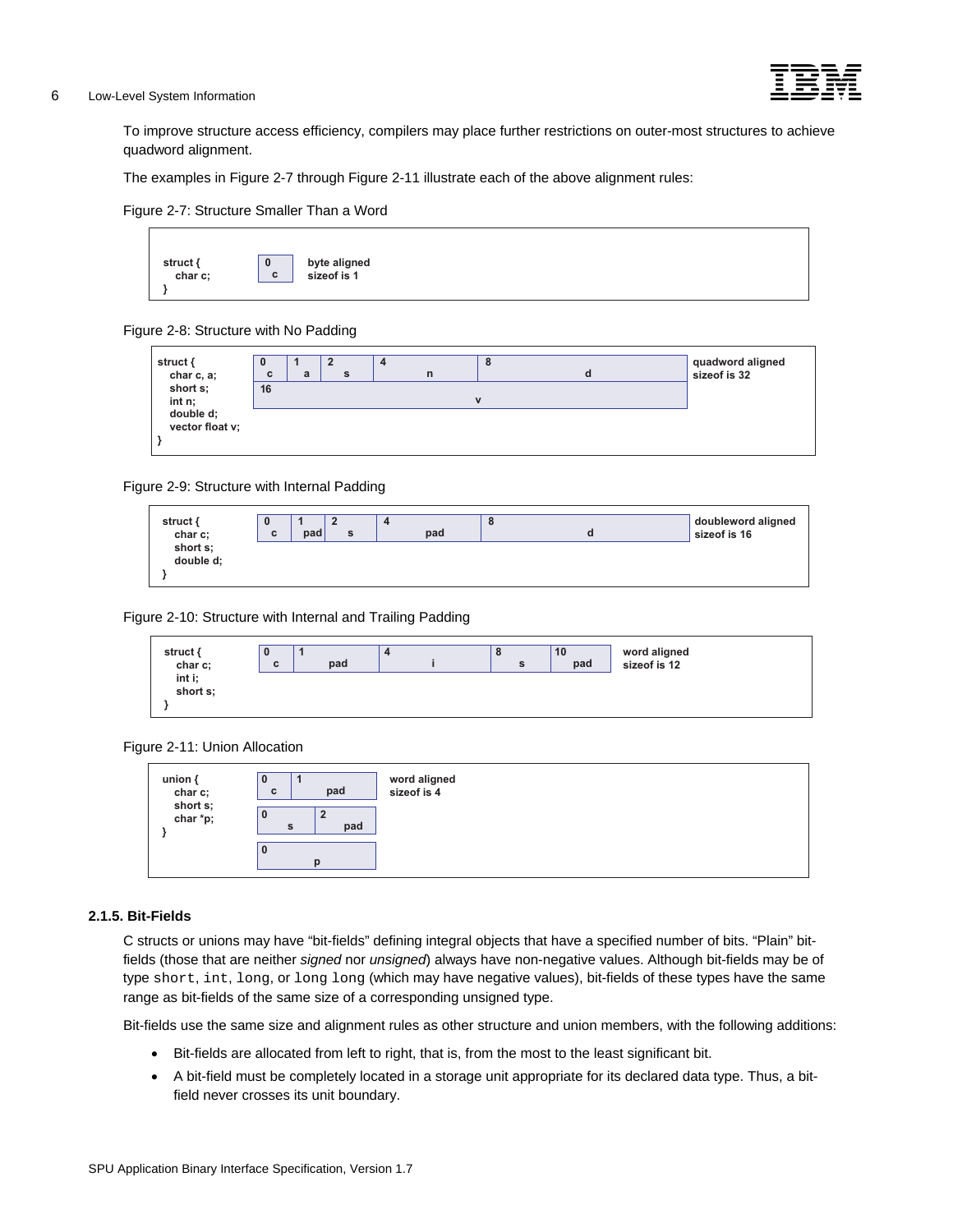<span id="page-14-0"></span>

- Bit-fields must share a storage unit with other structure and union members (either bit-field or non bit-field) if and only if there is sufficient space within the storage unit.
- Unnamed bit-field data types do not affect the alignment of a structure or union, although the member offsets of an individual bit-field adhere to the alignment constraints. An unnamed zero-width bit-field must prevent any other member, whether a bit-field or another kind of member, from residing in the storage unit corresponding to the data type of the zero-width bit-field.

[Table 2-3](#page-14-1) shows the width and ranges for each supported bit-field data type.

| <b>Bit-Field Data Type</b> | Width (w) | Range                     |
|----------------------------|-----------|---------------------------|
| signed char                |           | $-2^{w-1}$ to $2^{w-1}-1$ |
| char                       | 1 to $8$  | 0 to $2^{\omega}$ -1      |
| unsigned char              |           | 0 to $2^{\omega}$ -1      |
| signed short               |           | $-2^{w-1}$ to $2^{w-1}-1$ |
| short                      | 1 to 16   | 0 to $2^{\omega}$ -1      |
| unsigned short             |           | 0 to $2^{\omega}$ -1      |
| signed int                 |           | $-2^{w-1}$ to $2^{w-1}-1$ |
| int                        | 1 to 32   | 0 to $2^{\omega}$ -1      |
| enum                       |           | 0 to $2^{\omega}$ -1      |
| unsigned int               |           | 0 to $2^{\omega}$ -1      |
| signed long                |           | $-2^{w-1}$ to $2^{w-1}-1$ |
| long                       |           | 0 to $2^{\omega}$ -1      |
| unsigned long              |           | 0 to $2^{\omega}$ -1      |
| signed long long           |           | $-2^{w-1}$ to $2^{w-1}-1$ |
| long long                  | 1 to 64   | 0 to $2^{\omega}$ -1      |
| unsigned long long         |           | 0 to $2^{\omega}$ -1      |

<span id="page-14-1"></span>Table 2-3: Bit-Field Ranges

### **2.1.6. Volatiles**

The SPU processor only supports quadword data accesses. Volatile qualified variables must reside in their own quadwords in order to achieve correct volatile semantics. The programmer is responsible for ensuring that these semantics are followed. The ABI does not provide additional specific rules for alignment or allocation of volatile qualified variables.

## **2.2. Function Calling Sequence**

This section describes the standard function calling sequence, including stack frame layout, register usage, and argument passing.

The standard calling sequence requirements apply only to global functions. Local functions that are not reachable from other compilation units may use different conventions; however, using non-standard calling sequences is not recommended.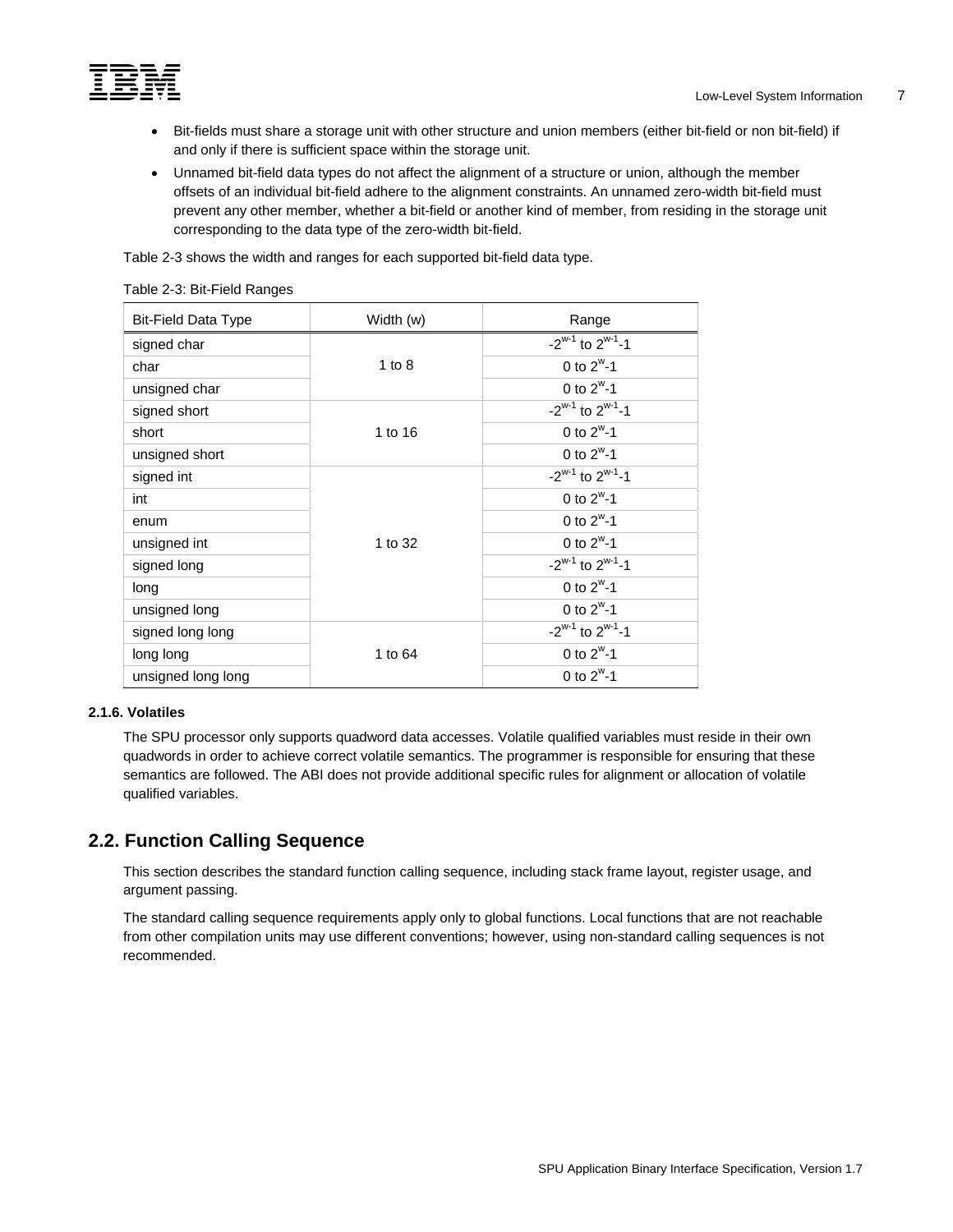# <span id="page-15-0"></span>end and the system Information of the set of the system information of the system information of the system information of the system information of the system information of the system information of the system informatio



#### <span id="page-15-1"></span>**2.2.1. Registers**

The SPU has 128 general-purpose registers. These registers are each 128-bits wide. [Table 2-4](#page-15-1) shows the status and usage of these registers.

| Register       | <b>Status</b> | Usage                                                                                                                                                                                                                                                                                                                                                                                                                                                                                                                       |
|----------------|---------------|-----------------------------------------------------------------------------------------------------------------------------------------------------------------------------------------------------------------------------------------------------------------------------------------------------------------------------------------------------------------------------------------------------------------------------------------------------------------------------------------------------------------------------|
| $RO$ (LR)      | Dedicated     | Return Address / Link Register. This register contains the address to which a<br>called function normally returns. It is volatile across function calls and must be<br>saved by a non-leaf function.                                                                                                                                                                                                                                                                                                                        |
| <b>R1 (SP)</b> | Dedicated     | Stack pointer information. Word element 0 of the SP register contains the<br>current stack pointer. The stack pointer is always 16-byte aligned, and it must<br>always point to the lowest allocated valid stack frame and grow towards low<br>addresses. The contents of the word at the stack-frame address always point to<br>the previous allocated stack frame. Word element 1 of the SP register contains<br>the number of bytes of Available Stack Space. See section "2.2.2. The Stack"<br>Frame" for more details. |
| R <sub>2</sub> | Volatile      | Environment pointer. This register is used as an environment pointer for<br>languages that require one.                                                                                                                                                                                                                                                                                                                                                                                                                     |
| $R3 - R74$     | Volatile      | First seventy-two quadwords of a function's argument list and its return value.                                                                                                                                                                                                                                                                                                                                                                                                                                             |
| $R75 - R79$    | Volatile      | Scratch Registers.                                                                                                                                                                                                                                                                                                                                                                                                                                                                                                          |
| R80 - R127     | Non-volatile  | Local variable registers. These must be preserved across function calls.                                                                                                                                                                                                                                                                                                                                                                                                                                                    |

|  | Table 2-4: General-Purpose Register Conventions |  |
|--|-------------------------------------------------|--|
|  |                                                 |  |

Registers R0, R2, and R3 through R79 are volatile; values in these registers are not preserved across function calls. Values in register R0 and R75 through R79 may not even be preserved during the function call sequence, so a function cannot depend on these registers having the same values that were placed in them by the caller.

Registers R1 and R80 through R127 are non-volatile. A called function must save the values in these registers before it changes them, and it must restore the former values to these registers before it returns.

### <span id="page-15-2"></span>**2.2.2. The Stack Frame**

In addition to using registers, each function call may have a stack frame on the runtime stack. The runtime stack grows downward from high addresses. [Figure 2-12](#page-16-1) shows the stack frame organization. In this figure, *SP* denotes the stack pointer (word element 0 of the general-purpose register R1) of the called function after it has executed the code that establishes its stack frame.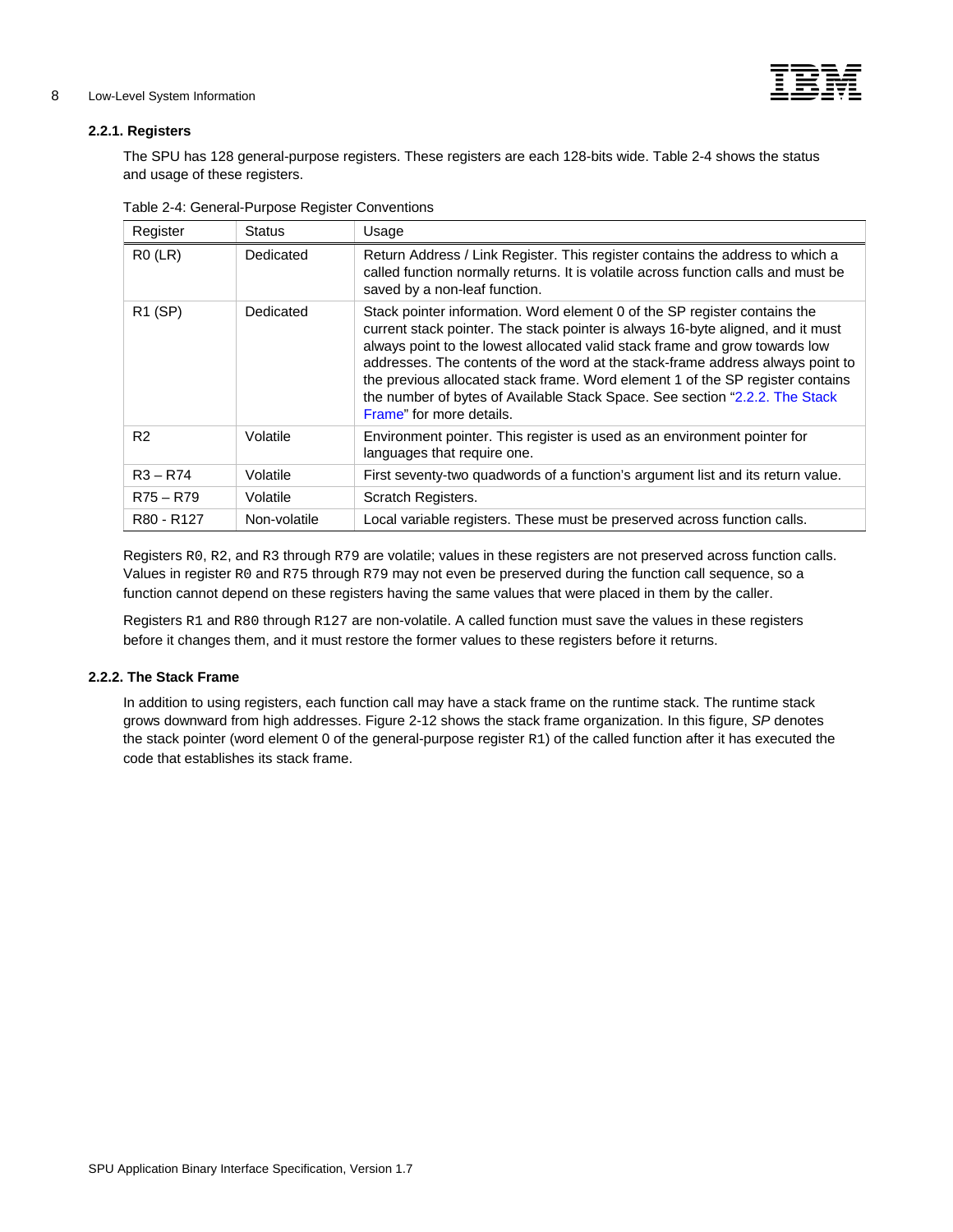<span id="page-16-1"></span><span id="page-16-0"></span>

#### Figure 2-12: Standard Stack Frame



The following requirements apply to the stack frame:

- The stack pointer must maintain 16-byte (quadword) alignment.
- The stack pointer must point to the first word of the lowest allocated stack frame, the Back Chain word. The stack must grow downward (toward lower addresses). The first word of the stack frame must always point to the previously allocated stack frame (toward higher addresses), except for the first stack frame, which must have a back chain pointer of 0 (NULL).
- If a stack pointer is required, all word elements of the Stack Pointer Information register (SP) must be decremented by the called function and restored prior to its return.
- Storing to memory using the stack pointer plus an offset must never be done with an offset less than -2000 (-125\*16). This allows interrupt handlers to use the application stack by first adding -2000 to the stack pointer.
- When a stack frame is allocated, stack overflow can be tested by evaluating the Available Stack Space word (word element 1 of R1) of the decremented Stack Pointer Information register. If the Available Stack Space word is negative, an overflow is detected and program execution is halted.
- A Parameter List Area must be allocated by the caller if the caller needs to pass more than seventy-two quadwords of arguments. See section "[2.2.3. Argument Passing](#page-17-1)". If the Parameter List Area is needed, it must be large enough to contain all of the arguments that are not passed in registers. Its contents are not preserved across function calls.
- Before a function changes the value of any non-volatile register, it must save the value of the entire 128-bit register in a quadword in the General Register Save Area.
- Other areas depend on the compiler and the code being compiled. The standard calling sequence does not define the maximum stack frame size. The minimum stack frame consists of the first two quadwords, described below. The calling sequence also does not restrict how a language uses the Local Variable Space of the standard stack frame or how large the Local Variable Space must be.

The stack frame header consists of both the Back Chain quadword and the Link Register Save Area quadword. The 32 most significant bits of the 128-bit quadword contain a Back Chain pointer and return address, respectively. The remaining 96 bits of each quadword are reserved for use by the tool chain.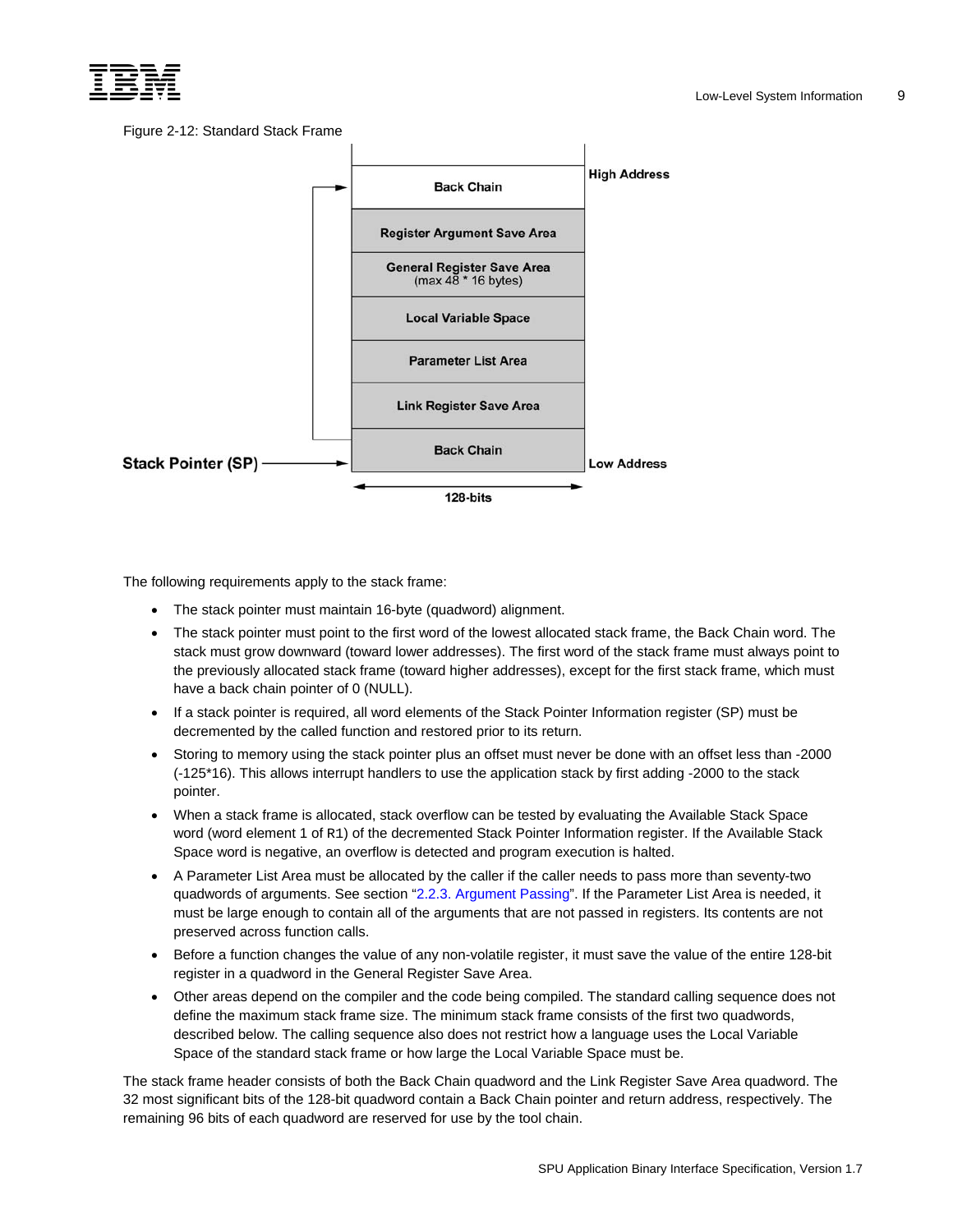# <span id="page-17-0"></span>10 Low-Level System Information -



Before a function calls another function, the calling function must:

- Save the contents of the 128-bit Link Register at the time the function was entered in the Link Register Save Area of its caller's stack frame
- Establish its own stack frame

Except for the stack frame header, a function is not required to allocate space for the areas that it does not use. If a function does not call any other functions and does not require any of the other parts of the stack frame, it does not need to establish a stack frame.

Any padding of the entire frame must be within the Local Variable Space. The Parameter List Area must immediately follow the stack frame header, and the Register Save Area must not contain padding.

#### <span id="page-17-1"></span>**2.2.3. Argument Passing**

It is more efficient to pass function arguments in registers than it is to construct an argument list in storage or to push arguments onto the stack. There are two reasons for this efficiency: 1) all computations must be performed in registers, and 2) memory traffic can be eliminated if the caller computes arguments into registers and passes these arguments in the same registers to the called function. In the second case, the called function can then use the same registers for further computation.

For the SPU, up to seventy-two quadwords are passed in general-purpose registers, loaded sequentially into registers R3 through R74. If fewer than seventy-two argument registers are needed, the unneeded registers are not loaded, and any values that they contain when entering the called function are undefined.

When arguments passed to a callee function will not fit into these seventy-two registers, the caller function must allocate additional space for these arguments in its Parameter List Area, as shown in [Figure 2-13.](#page-17-2)

<span id="page-17-2"></span>



The following algorithm specifies where argument data is passed for the C language. For illustrative purposes, consider the arguments ordered from left, for the first argument, to right, although the actual order of evaluation of the arguments is unspecified.

- Initialize *reg* = 3 and *stack\_arg* = address of parameter quadword 1.
- For each argument, determine the type of argument and store it according to the following rules:
	- For simple arguments (scalars, vectors, or pointers to an object), if *reg* is less than or equal to 74, copy the argument into register *reg* and then increment *reg*.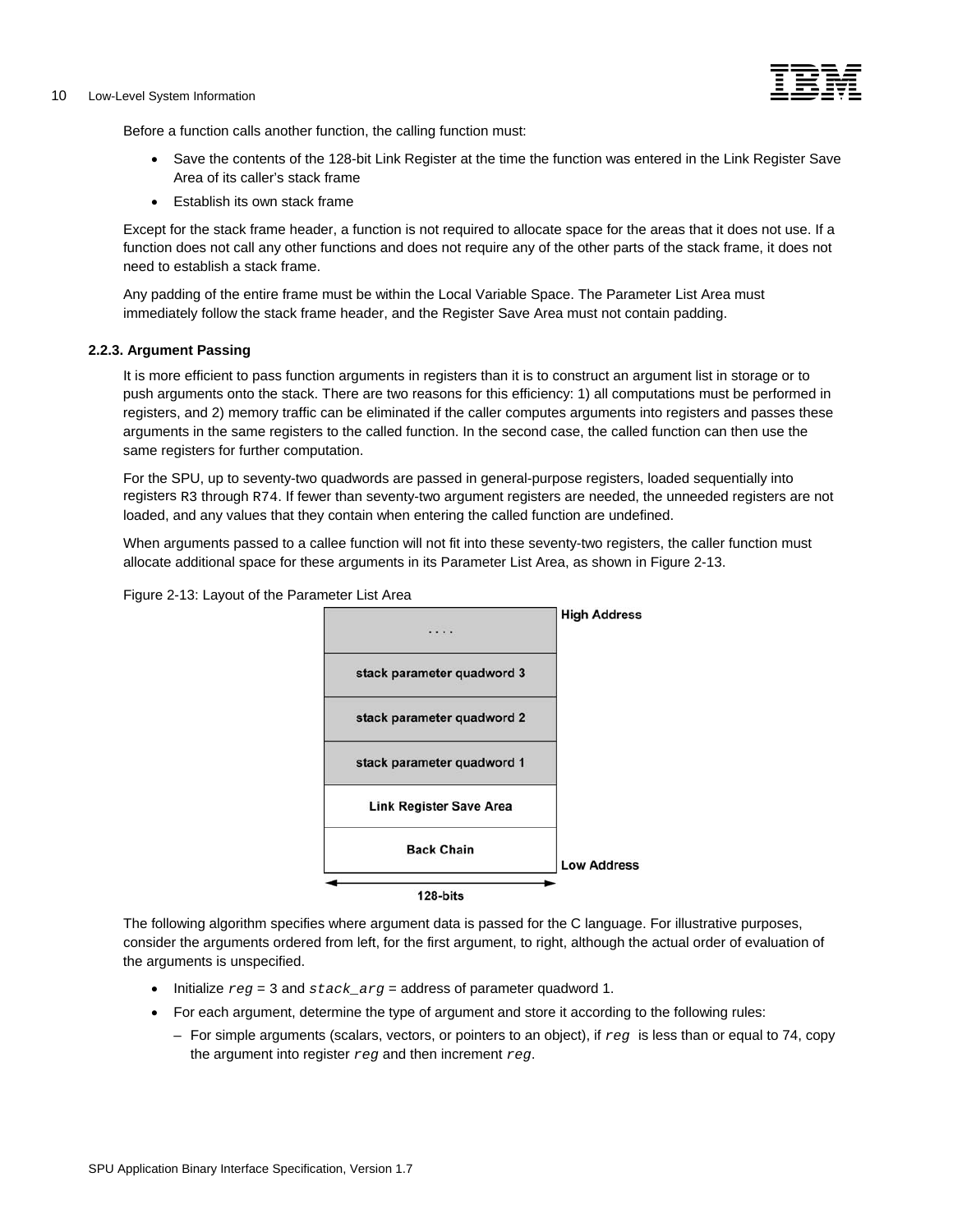<span id="page-18-0"></span>

- For *structs* or *unions*, if the entire structure will fit into the remaining argument registers, place a memory image of the argument, aligned to the alignment of the structure, into registers 16 bytes at a time until the entire argument has been copied. Otherwise, place the entire structure into the stack, as described below. (See section ["2.1.4. Aggregates and Unions"](#page-12-3).)
- Pass non-simple arguments or simple arguments with *reg* greater than 74 (that is, arguments not handled above) in the parameter quadwords of the caller's stack frame. The values passed on the stack are identical to those that have been placed in registers; thus, the stack contains register images. This stack assignment can be accomplished by doing the following:

(a) Pad *stack\_arg* to quadword alignment and copy the argument byte-for-byte (beginning with the lowest addressed byte), into *stack\_arg*, ..., *stack\_arg+size-1*, where *size* is the number of bytes in the argument.

```
(b) Set stack_arg to stack_arg+size.
```
– Place simple arguments in the "preferred slot" of the quadword, as described in section "[2.1.2. Register](#page-11-3)  [Layout](#page-11-3)".

The contents of the registers and words skipped by the above alignment algorithm are undefined.

Example of Parameter Passing

```
struct { 
    int i; 
    double d; 
    vector unsigned int v[36]; 
} s, t; 
int a, b; 
float x, y, z; 
x = func(a, x, y, z, s, t, b);
```
In this example, the parameters are passed in registers and on the stack, as shown in [Table 2-5.](#page-18-1)

| Parameter     | Register(s)    | Parameter List Area Offset |
|---------------|----------------|----------------------------|
| a             | R <sub>3</sub> | Not stored                 |
| x             | R4             | Not stored                 |
| у             | R <sub>5</sub> | Not stored                 |
| $\mathcal{L}$ | R <sub>6</sub> | Not stored                 |
| S             | $R7 - R43$     | Not stored                 |
|               |                | $0 - 591$                  |
| b             |                | $592 - 607$                |

<span id="page-18-1"></span>Table 2-5: Example of Register and Stack Assignment

### **2.2.4. Variable Argument Lists**

The ANSI C specification requires that a prototype containing trailing ellipses (...) be used when declaring a function with a variable argument list.

Some generally portable C programs depend on a particular argument-passing scheme. Such programs assume that all arguments are passed on the stack, and that arguments appear in increasing order on the stack. Programs that make these assumptions are not truly portable, although they might have performed correctly with many implementations. Nevertheless, these programs will not work with compliant SPU compilers because some of the arguments are passed in registers.

To manage variable argument lists, portable C programs use the va\_start, va\_arg, va\_end, and va\_copy macros, and the va\_list type. These macros are defined by the compiler and are provided in the header file stdarg.h.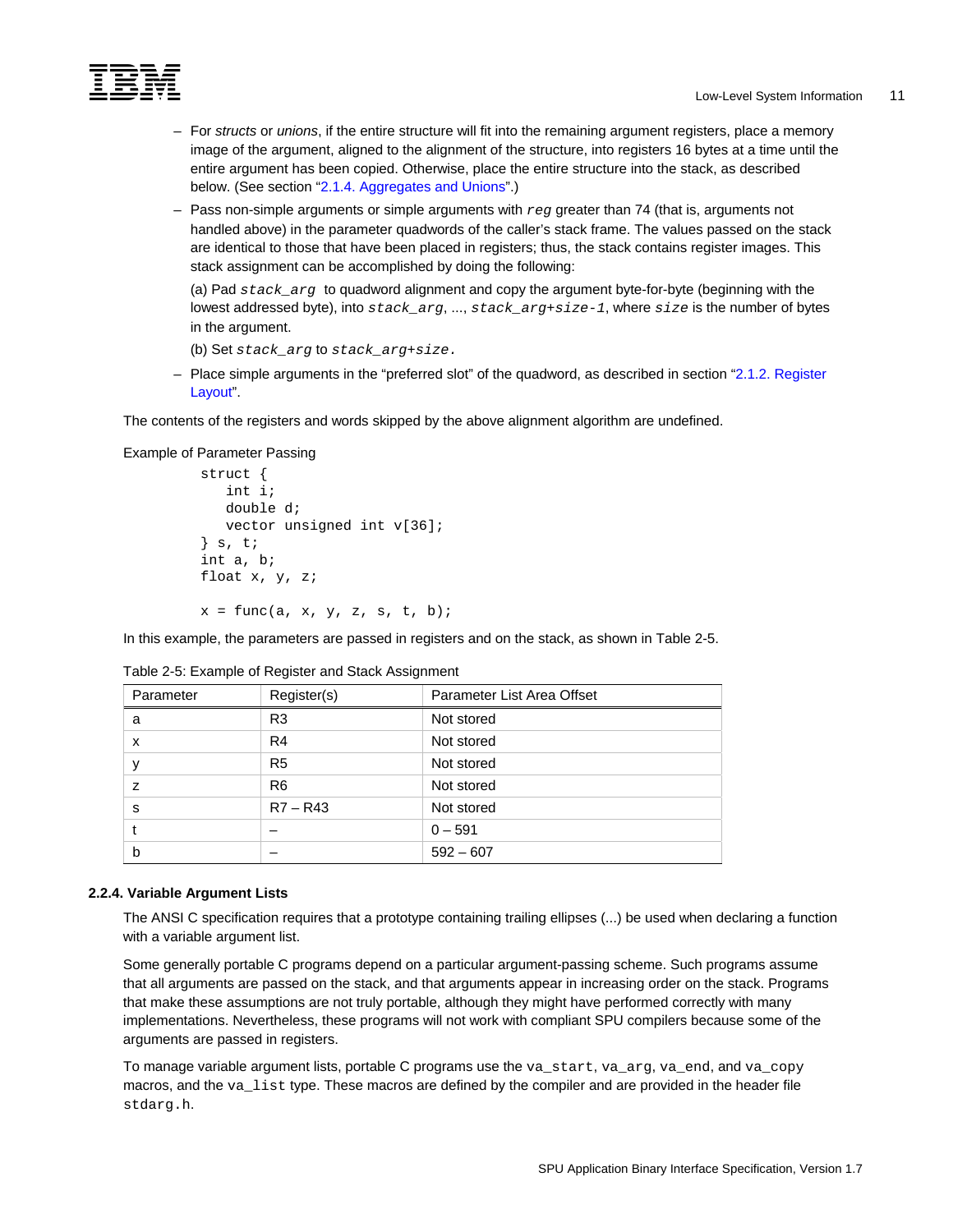<span id="page-19-0"></span>



Arguments to variable-argument functions are passed using the same method that is used for passing arguments to fixed-argument functions. As described in section ["2.2.3. Argument Passing"](#page-17-1), arguments are placed in registers R3 up to R74, and if necessary, the Parameter List Area. The callee, a variable-argument function, copies the argument registers into its Register Argument Save Area. The relative location of the Register Argument Save Area is shown in [Figure 2-12.](#page-16-1)

Scalar variable arguments are implicitly promoted by the calling function in the same way as arguments without data types. Arguments of character and short data type are promoted to integers, and single-precision floats are promoted to double-precision floats. All other data types are not promoted.

<span id="page-19-1"></span>The va\_list type and the variable argument macros that are declared in stdarg.h are shown in [Figure 2-14.](#page-19-1)

Figure 2-14: Contents of stdarg.h

| $\frac{*}{*}$ Aligning the fields makes accessing them faster. */<br>typedef struct __va_list {<br>char *next_arg __attribute $((\text{aligned} (16)));$<br>char *caller_stack __attribute_ $((\text{_aligned}_1(16)));$<br>$\}$ va list: |
|-------------------------------------------------------------------------------------------------------------------------------------------------------------------------------------------------------------------------------------------|
| #define va_start(v,l) __builtin_va_start(v,l)<br>#define va end(v) $\frac{*}{*}$ nothing */<br>#define $va_{arg}(v,l)$ __builtin_va_arg(v,l)<br>#define va_copy(d,s) (d) = (s)                                                            |

<span id="page-19-3"></span>The \_\_builtin\_va\_start and \_\_builtin\_va\_arg functions that are shown in [Figure 2-14](#page-19-1) are implemented within the compiler and behave according to the pseudo-code shown in [Figure 2-15.](#page-19-2)

<span id="page-19-2"></span>

|  |  | Figure 2-15: Pseudo-Code Implementations of Variable Argument List Macros |  |
|--|--|---------------------------------------------------------------------------|--|
|  |  |                                                                           |  |

| builtin_va_start (AP, LAST)                                                                                                                                                       |
|-----------------------------------------------------------------------------------------------------------------------------------------------------------------------------------|
| int paddedsize = (size of $(LAST) + 15$ ) & -16;                                                                                                                                  |
| AP.next_arg = (unsigned char *) & LAST;                                                                                                                                           |
| /* get caller's stack pointer $*/$<br>$AP$ .caller_stack = __builtin_frame_address (1);                                                                                           |
| if (AP.next_arg + paddedsize > AP.caller_stack && AP.next_arg $\leq$ AP.caller_stack)<br>$AP.next_{arg} = APcaller\:star + 32;$<br>else<br>$AP.next_{arg} += \text{padded_size};$ |
| $TYPE$ builtin va $arg(AP, TYPE)$<br>int padded_size = (size of $(TYPE) + 15$ ) & -16;<br>char $*argp$ ;                                                                          |
| $/*$ If this arg overlaps with AP caller_stack, the<br>whole argument must start at the beginning of the caller's<br>arguments. */                                                |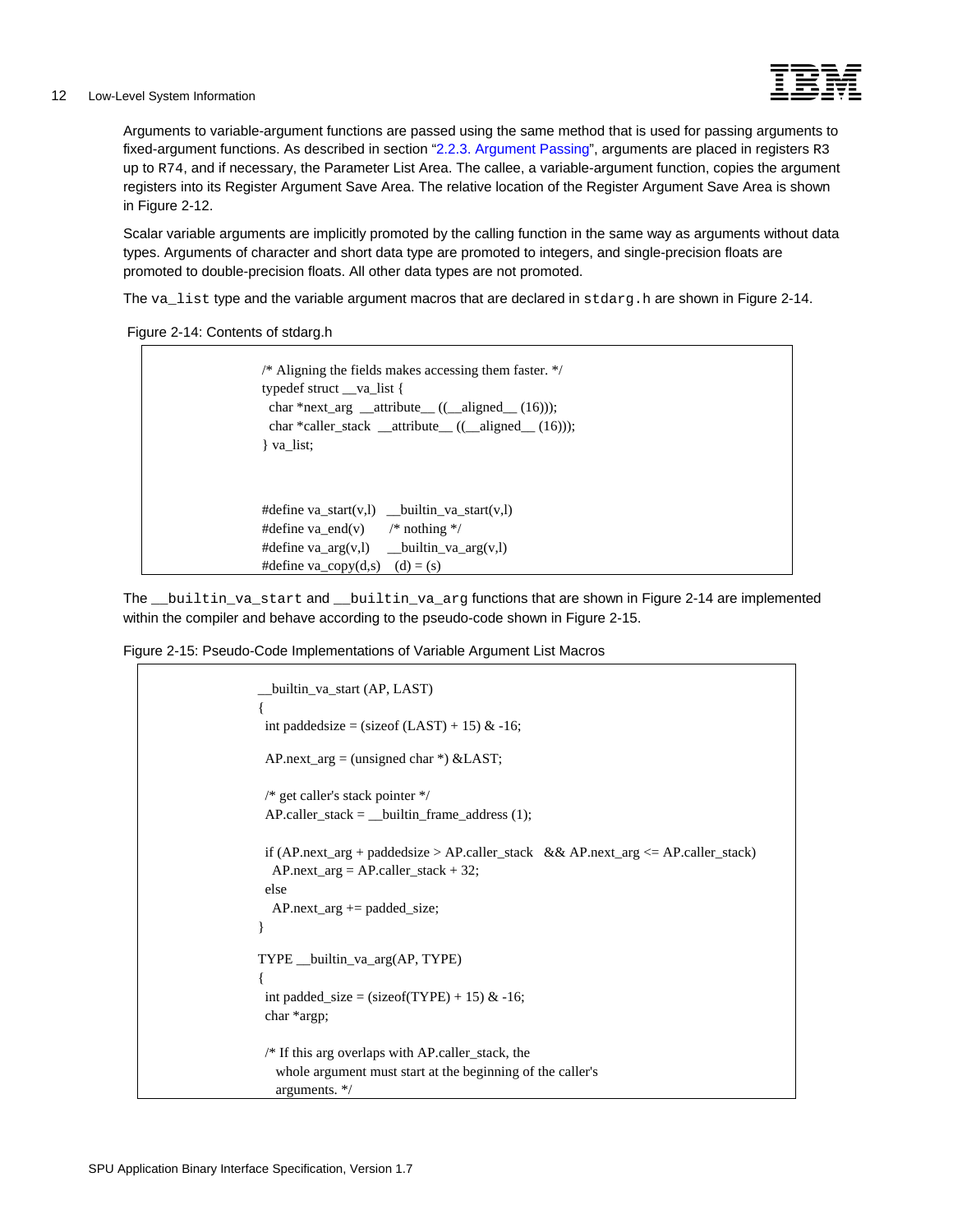<span id="page-20-0"></span>

```
 if (AP.next_arg + paddedsize > AP.caller_stack 
    && AP.next_arg <= AP.caller_stack) 
  \text{argp} = \text{AP}.\text{caller\_stack} + 32; else 
  argp = AP.next_{arg}; AP.next_arg = argp + paddedsize; 
  return *(TYPE *)argp; 
}
```
## **2.2.5. Return Values**

Functions must return scalars, vectors, and aggregates and unions beginning with register R3. (Scalars are pointers or one of the following data types: char, short, int, enum, long int, long long, float, or double. Aggregates are structures and arrays.) Aggregates occupy the most significant, or left-most, bytes of the register.

Aggregates and unions that are larger than 1152 bytes must be returned in a storage buffer allocated by the caller. The address of the buffer is passed as a hidden argument in R3. This address is passed as if it were the first argument, causing *reg* in the argument-passing algorithm to be initialized to 4 instead of 3.

## **2.2.6. Out-of-Module Function Calls**

In general, SPU programs are statically bound because all of the symbols are fully resolved by the link editor; however, a limited form of dynamic binding, which is referred to as "plug-in" dynamic binding, is allowed. The following characteristics define plug-in dynamic binding:

- Plug-in modules contain no dynamic external references and have a single entry point.
- Plug-in modules are loaded by the SPU. The plug-in module's entry point is returned as a function pointer from the SPU plug-in loader.
- Multiple plug-in modules may co-exist. The SPU program is responsible for plug-in storage management.
- Data sharing between the caller and plug-in callback functions may be passed to and from the plug-in by mutual agreement. This ABI does not enforce a specific mechanism.

Calling a plug-in causes a function call by pointer. See section ["2.3.6. Function Calling by Pointer](#page-24-1)".

## **2.3. Coding Examples**

This section describes example code sequences for fundamental operations, such as calling functions, accessing static objects, and transferring control from one part of a program to another. Previous sections described how a program must use the system and what a program may assume about the execution environment. Unlike previous sections, this section describes how operations might be done, rather than how they must be done.

The examples in this section use ANSI C language conventions. Other programming languages may use the same conventions. Regardless, failure to use these conventions will not prevent a program from conforming to the ABI.

SPU code is normally position-independent; that is, the code does not depend on a specific load address, and it may be executed properly at various positions in local storage. Although it is possible to write code that is not position-independent, the following examples show only position-independent code.

## **2.3.1. Code Model Overview**

The SPU processor fills the niche between a general-purpose and special-purpose processor, and its particular architectural features influence the techniques that are most effectively used to program it. Among the techniques that might be used are 1) the use of plug-in objects to support large programs within the limited local storage, and 2)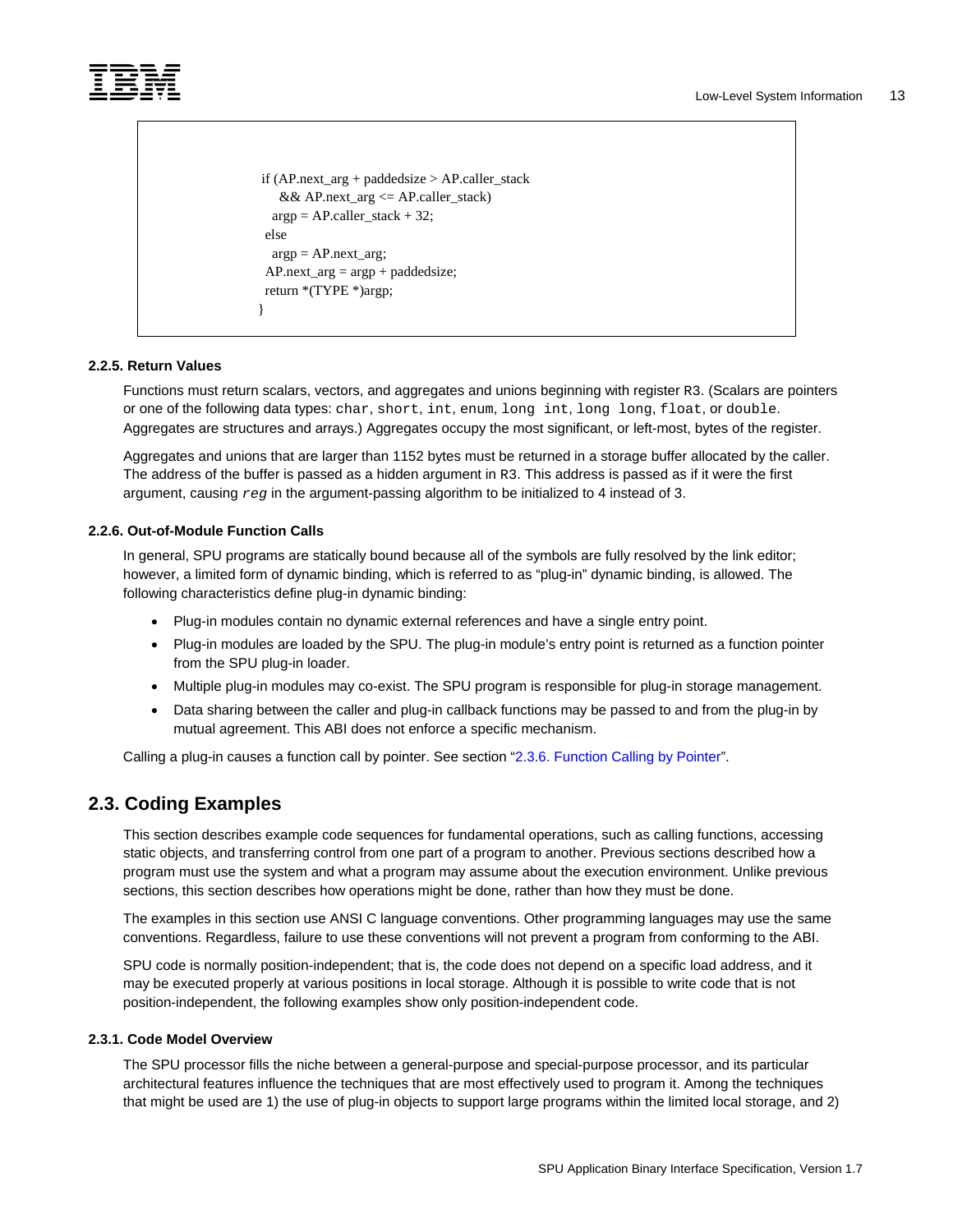# <span id="page-21-0"></span>14 Low-Level System Information -



the use of coroutines to support multiple simultaneous execution threads without incurring either preemptive or nonpreemptive context switching overhead.

Techniques, such as plug-in techniques, rely on the capability of the compiler to generate code that is positionindependent. Position-independent code depends on:

- Control transfer instructions that hold addresses relative to the current address or use registers that hold the transfer address. (A relative branch computes its destination address in terms of the current address, not relative to an absolute address.)
- Computing absolute addresses during execution instead of embedding absolute addresses in the instructions.

These conditions are satisfied by the SPU architecture, which provides both relative and register-based branches and load/store instructions.

### **2.3.2. Function Prologue and Epilogue**

This section describes function prologue and epilogue code. A function prologue establishes a stack frame, if necessary, and it saves any non-volatile registers that the function uses. A function epilogue restores registers that were saved in the prologue code, restores the previous stack frame, and returns to the caller.

Although this ABI does not mandate predetermined code sequences for function prologues and epilogues, the following rules, which permit reliable call-chain backtracking, must be followed:

- 1. If a function uses non-volatile general-purpose registers, it must save them in the General Register Save Area. This can be done prior to establishing a new stack frame by using negative offsets from the caller's stack frame. If stack overflow is tested, it must be done prior to saving any non-volatile registers in the General Register Save Area. The overflow test must also take into account the extent of stack that is used.
- 2. Before a function calls any other function, it must establish its own stack frame, which has a size that is a multiple of 16 bytes, and it must save the Link Register (R0) at the time of entry in the Link Register Save Area of its caller's stack frame.
- 3. Establishing a new stack frame involves adjusting all word elements of the SP register (R1) by the necessary negative displacement. Stack-frame overflow may be tested but testing is not required. Execution is halted prior to establishing the new stack, by adjusting the stack pointer.
- 4. The new stack pointer may be tested for stack overflow by testing word element 1 of the Stack Pointer Information register (R1). If an overflow is detected, that is, if word element 1 is negative, program execution is halted.
- 5. When a function de-allocates its stack frame, it must do so either by (a) loading the Stack Pointer Information register (R1) with the quadword value in the Back Chain or (b) incrementing all word elements of the Stack Pointer Information register by the same amount by which it was decremented.

In-line code may be used to save and restore non-volatile registers that a function uses. However, if there are many registers to be saved or restored, it might be more efficient to provide and use save and restore subroutines as described in section ["2.3.3. Register Saving and Restoring Functions](#page-21-1)".

A nonstandard prologue may be used to enter a SPU program, and non-volatile registers do not need to be saved.

### <span id="page-21-1"></span>**2.3.3. Register Saving and Restoring Functions**

This section describes functions for saving and restoring registers. These functions use nonstandard calling conventions that are not part of the ABI. Nevertheless, the functions are included in this document to encourage uniformity among compilers.

These functions save/restore consecutive general registers from register 127 through register *r*, where *r* represents a value between 80 and 127. Each function represents a family of 48 sub-functions with identical behavior except for the number of registers that are affected.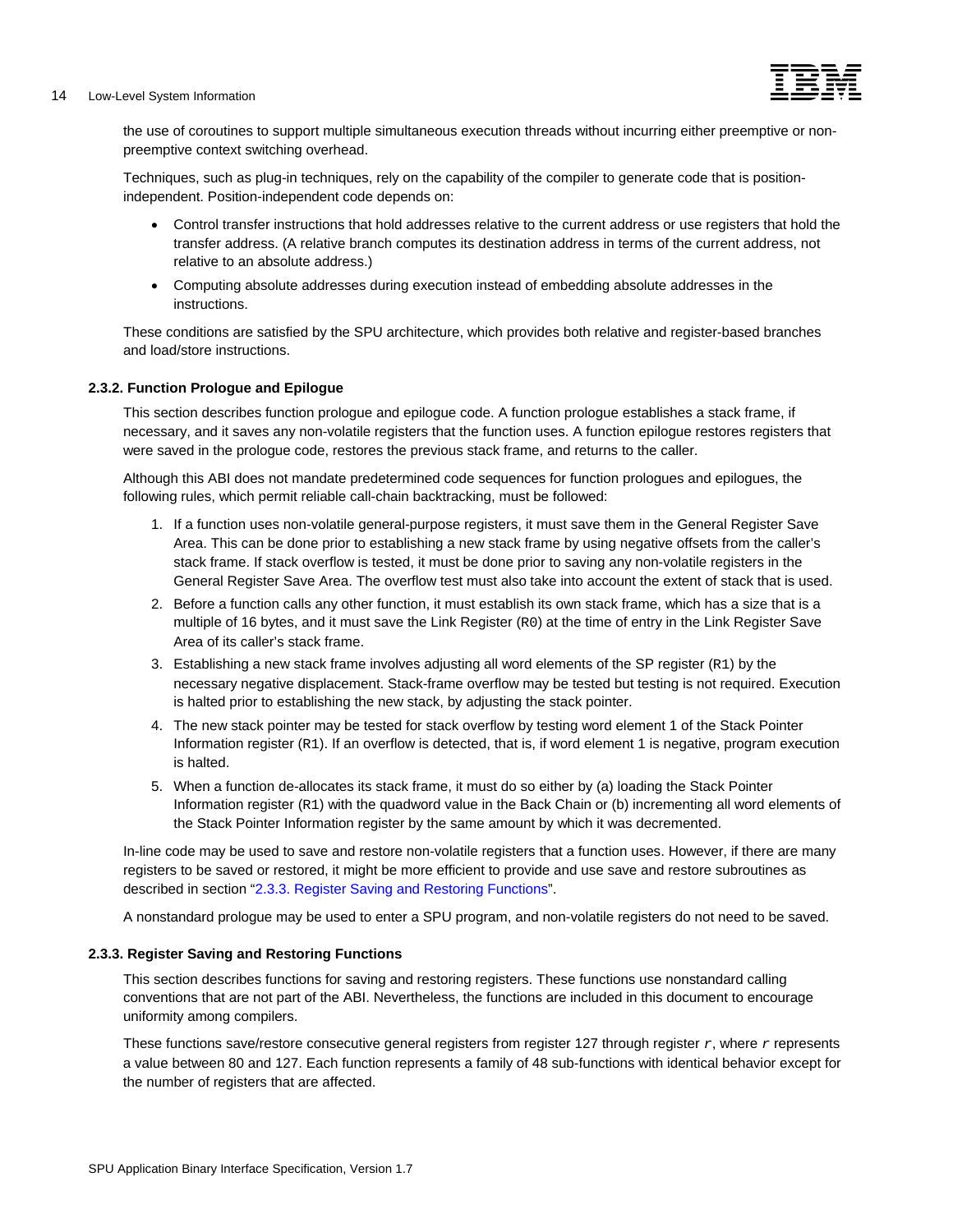<span id="page-22-0"></span>

To improve efficiency, a branch hint and no-operations (NOPS) could be appropriately inserted into these functions to avoid instruction fetch starvation. The following algorithm ensures that sufficient instructions to place the hint are available in the caller function and save/restore functions:

- Inline the save and restore functions if the number of registers to be saved/restored is less than some number *n*.
- If the number of registers to be saved/restored exceeds *n*, save/restore the first *n* registers inline, and then call the save/restore function to save/restore the remaining registers.

There are two functions: one function representing a family of sub-functions for saving registers, and the other representing a family of sub-functions for restoring registers:

- The register saving functions, \_savegrp\_*n*, save registers *n* through 127 and return. These functions expect LR to contain the return address, R75 to contain the adjusted stack pointer, and SP to contain the address of the top of the Register Save Area. Code might also be inserted to test for stack overflow.
- The register restoring functions, \_restoregrp\_*n*, restore registers *n* through 127 and return. These functions expect that the 128-bit LR has been reloaded, R75 contains the adjusted stack pointer, and SP contains the address of the top of the Register Save Area.

[Figure 2-16](#page-22-1) and [Figure 2-17](#page-23-1) show usage of the save and restore functions as called from a sample prologue and epilogue, respectively.

<span id="page-22-1"></span>Figure 2-16: Sample Register Save Functions

```
# Sample prologue (saves register 94 though 127) 
               prologue_branch: 
brsl 
                                  il 
                                  hbrr 
                                  sf 
                                  stqd 
                                  stqd 
                                  stqd 
                                  stqd 
                                  . . . 
                                  stqd 
                                  stad
                                           $75, <frame_size> 
                                           prologue_branch, _savegpr_110 
                                           $75, $75, $SP 
                                           $LR, 16($SP) 
                                           $94, -544($SP) 
                                           $95, -528($SP) 
                                           $96, -512($SP) 
                                           $108, -320($SP) 
                                           $109, -304($SP) 
                                           $LR, _savegpr_110 
              # Save function 
              _savegpr_80: 
              _savegpr_81: 
              _savegpr_82: 
                                  stqd 
                                  stqd 
                                  stqd 
                                  . . . 
                                           $80, -768($SP) 
                                           $81, -752($SP) 
                                           $82, -736($SP) 
              _savegpr_110: 
              _savegpr_111: 
              _savegpr_112: 
                                  stqd 
                                  stqd 
                                  hbr 
                                  stqd 
                                  stqd 
                                  stqd 
                                  stqd 
                                   . . . 
                                           $110, -288($SP) 
                                           $111, -272($SP) 
                                           _save_branch, $LR 
                                           $112, -256($SP) 
                                           $113, -240($SP) 
                                           $114, -224($SP) 
                                           $115, -208($SP)
```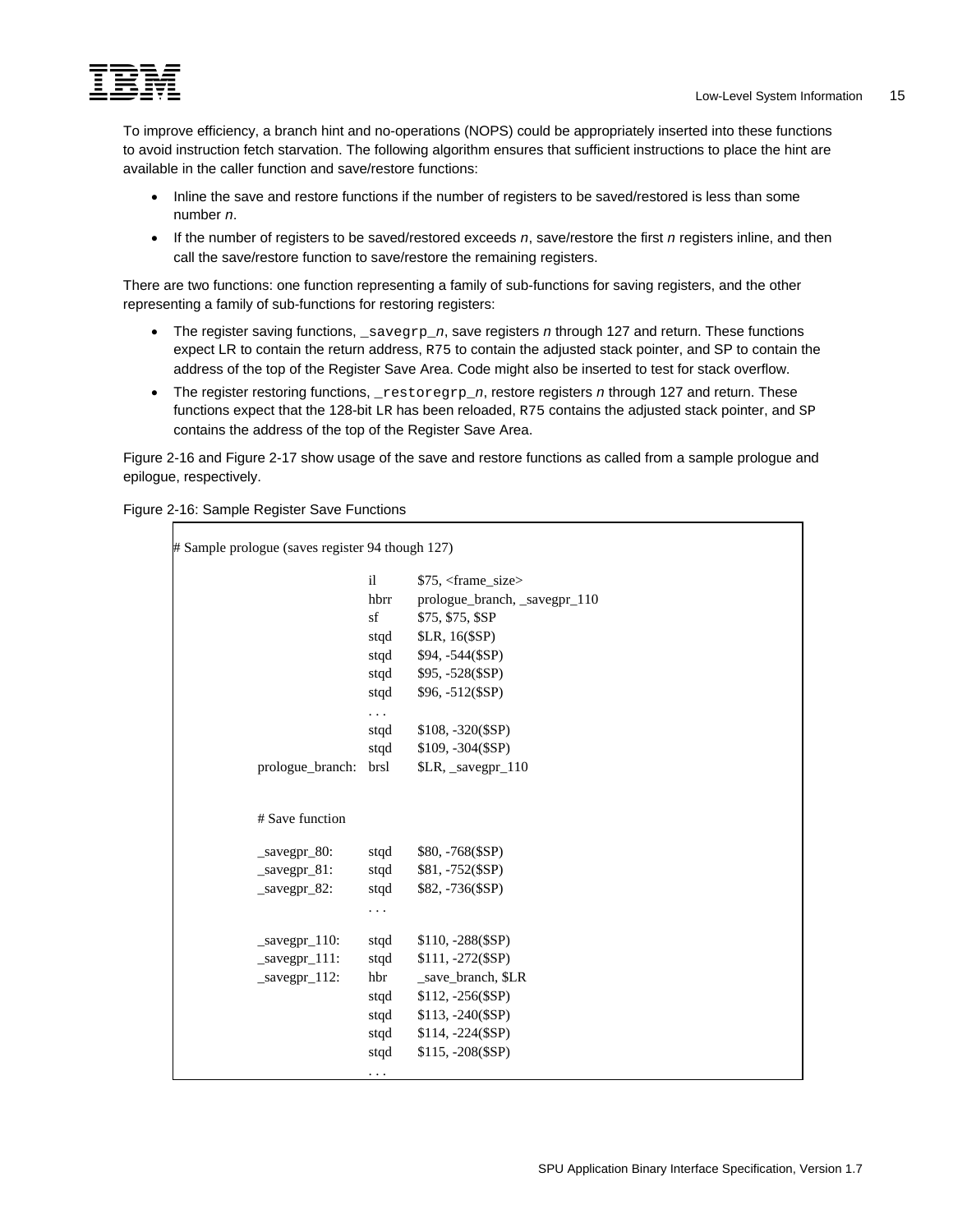<span id="page-23-0"></span> $\Gamma$ 



|              |     | $std$ \$125, -48(\$SP) |  |
|--------------|-----|------------------------|--|
|              |     | $std$ \$126, -32(\$SP) |  |
|              |     | stqd $$127, -16 ($SP)$ |  |
|              | lr. | SSP, \$75              |  |
| save branch: | bi  | <b>SLR</b>             |  |

<span id="page-23-1"></span>Figure 2-17: Sample Register Restore Functions

|                          | $\mathrm{i} \mathbf{l}$ | \$75, <frame_size></frame_size>  |
|--------------------------|-------------------------|----------------------------------|
|                          | hbrr                    | epilogue_branch, _restoregpr_110 |
|                          | a                       | \$75, \$SP, \$75                 |
|                          | $\ln$                   | \$SP, \$75                       |
|                          | lqd                     | \$94, -544(\$SP)                 |
|                          | lqd                     | \$95, -528(\$SP)                 |
|                          | lqd                     | \$96, -512(\$SP)                 |
|                          | $\ddotsc$               |                                  |
|                          | lqd                     | \$108, -320(\$SP)                |
|                          | lqd                     | \$109, -304(\$SP)                |
| epilogue_branch:         | lqd                     | \$LR, 16(\$SP)                   |
|                          | br                      | $_r$ restoregpr $_110$           |
| #Restore function        |                         |                                  |
| _restoregpr_80:          | lqd                     | \$80, -768(\$SP)                 |
| $_restoregpr_81$ :       | lqd                     | \$81, -752(\$SP)                 |
| _restoregpr_82:          | lqd                     | \$82, -736(\$SP)                 |
|                          | $\ldots$                |                                  |
| $_restoregpr_110$ :      | lqd                     | \$110, -288(\$SP)                |
| _restoregpr_111:         | lqd                     | \$111, -272(\$SP)                |
| $_r$ restoregpr $_1$ 12: | hbr                     | _restore_branch,\$LR             |
|                          | $\ddotsc$               |                                  |
|                          | lqd                     | $$112, -256(SSP)$                |
|                          | lqd                     | \$113, -240(\$SP)                |
|                          | lqd                     | \$114, -224(\$SP)                |
|                          | $\ddotsc$<br>lqd        | \$125, -48(\$SP)                 |
|                          | lqd                     | $$126, -32 ($SP)$                |
|                          | lqd                     | $$127, -16(SSP)$                 |
|                          | $\ln$                   | \$SP, \$75                       |
| restore_branch:          | bi                      | \$LR                             |

## **2.3.4. Data Objects**

This section describes objects with static storage duration. It excludes stack-resident objects because programs always compute their addresses relative to the stack pointer or the frame pointer.

In the SPU architecture, only load and store instructions access memory. To maintain position-independent code, data objects must be addressed using the relative load and store instructions  $1qr$  and  $stqr$ . Examples of position-independent loads and stores are shown in [Figure 2-18](#page-24-2).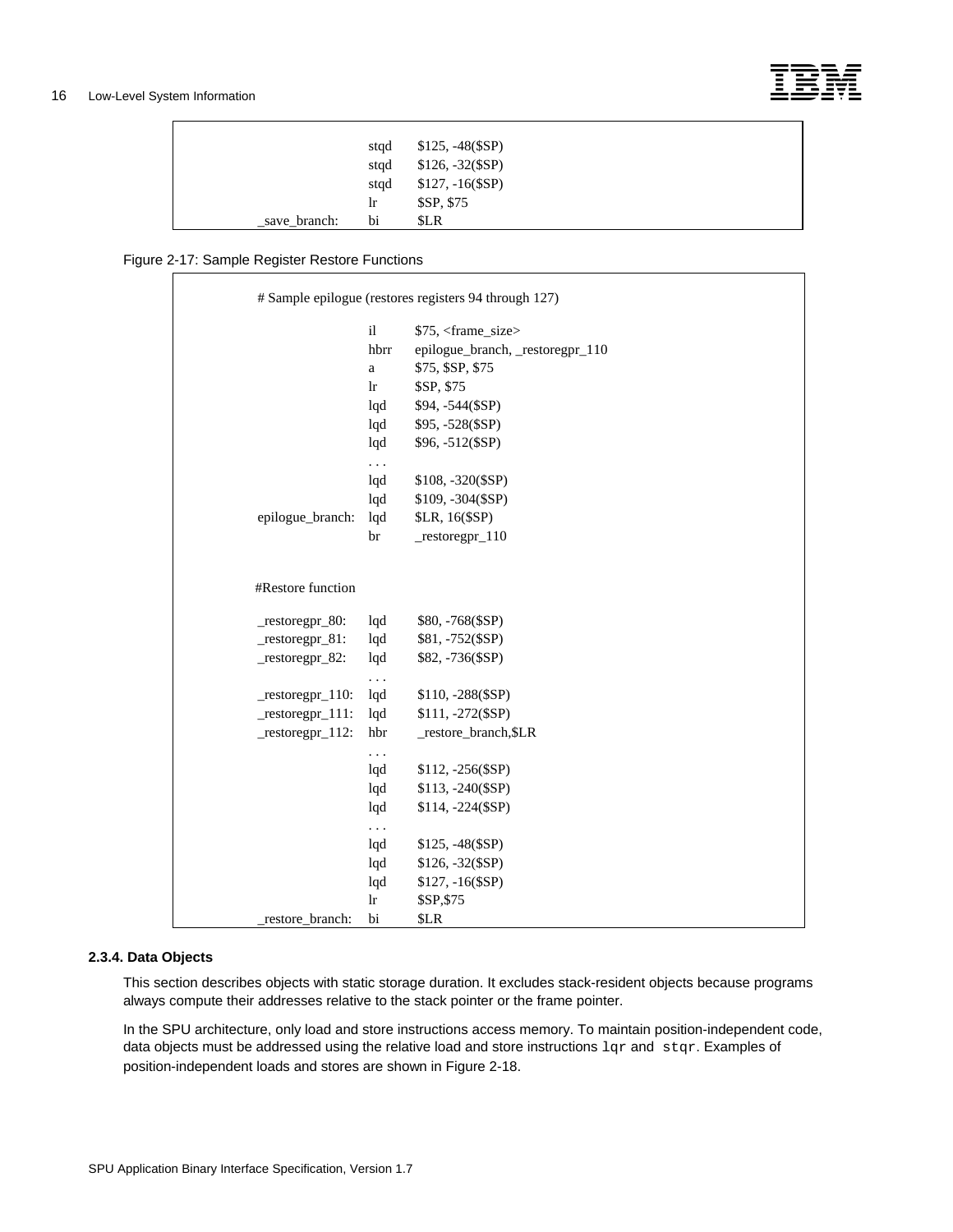<span id="page-24-2"></span><span id="page-24-0"></span>

Figure 2-18: Position-Independent Load and Store

| $\overline{\mathsf{C}}$          | <b>Assembly</b>    |
|----------------------------------|--------------------|
| extern vector unsigned int src;  | .extern src        |
| extern vector unsigned int dst;  | .extern dst        |
| extern vector unsigned int *ptr; | .extern ptr        |
|                                  | .text              |
| $dst = src;$                     | lqr \$5, src       |
|                                  | stqr \$5, dst      |
| $ptr = \&dst$                    | ila \$2, base      |
|                                  | brsl \$3, base     |
|                                  | base: ila \$5, dst |
|                                  | sf \$3, \$2, \$3   |
|                                  | a \$5, \$5, \$3    |
|                                  | stqr \$5, ptr      |
| *ptr = $src$ ;                   | $1qr$ \$5, ptr     |
|                                  | lqr \$6, src       |
|                                  | stqd \$6, 0(\$5)   |

### **2.3.5. Function Calling by Name**

Because named functions must be statically bound, call addresses for these functions are resolved during link edit. To maintain position independence, relative branching instructions are used, as shown in [Table 2-6](#page-24-3). The instructions that are generated depend on the distance of the relative branch.

<span id="page-24-3"></span>Table 2-6: Relative-Addressed Named Function Calls

| Distance (bytes) | Instructions                |
|------------------|-----------------------------|
| -128K to 128K-1  | brs SLR, relative func addr |

Relative-addressed function calls that are less than -128K or greater than 128K-1 bytes are supported by using a "trampoline" that is within the range of relative addressability of the SPU processor.

Position-dependent code may use absolute addressing, as shown in [Table 2-7](#page-24-4). The instructions that are generated depend on the address of the function being called.

| Address                                              | Instructions                                                                  |
|------------------------------------------------------|-------------------------------------------------------------------------------|
| 0x00000000 to 0x0001FFFF<br>0xFFFE0000 to 0xFFFFFFFF | brasl \$LR, func addr                                                         |
| 0x00020000 to 0xFFFDFFFF                             | ilhu $$3$ , func $\text{addr@h}$<br>iohl \$3, func_addr@l<br>bisl $SLR$ , \$3 |

<span id="page-24-4"></span>Table 2-7: Absolute-Addressed Named Function Calls

See section "[3.5. Relocation"](#page-30-1) for relocation fix-up of function call branches. The notation  $func\_addr@h$  and func\_addr@l refers to the high and low parts of the function address.

## <span id="page-24-1"></span>**2.3.6. Function Calling by Pointer**

The code generated to support function calling by pointer is the same whether the function being called is an out-of-module or an intra-module function. [Figure 2-19](#page-25-1) shows an example of function calling by pointer.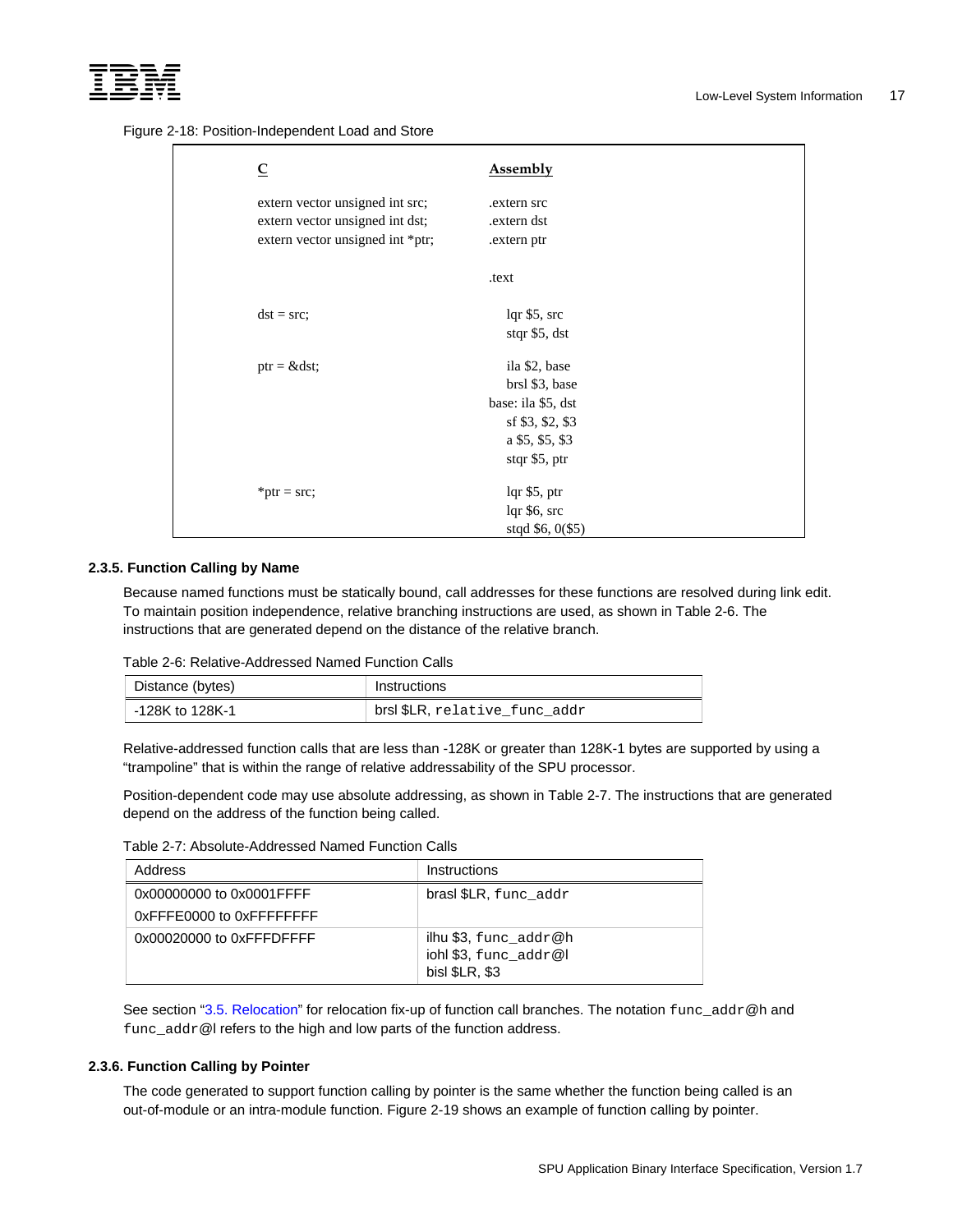

<span id="page-25-1"></span><span id="page-25-0"></span>Figure 2-19: Function Calling by Pointer



#### **2.3.7. Dynamic Stack Space Allocation**

Frames are allocated dynamically on the program stack during program execution. Usually, individual stack frames have static sizes, but the SPU architecture provides facilities for dynamic allocation to support the alloca function.

The mechanism for allocating dynamic space is embedded completely within a function. This mechanism does not affect the standard calling sequence. Dynamic stack allocation is accomplished by "opening" the stack immediately above the Parameter List Area (at a higher address). The following steps describe the process in greater detail:

- 1. After a new stack frame is acquired and before the first dynamic space allocation, a new register (the frame pointer) is set to the value of the stack pointer. The frame pointer is used for references to the function's local, non-static variables.
- 2. The amount of dynamic space to be allocated is rounded to a multiple of 16 bytes so that the 16-byte stack alignment is maintained.
- 3. The stack pointer is decreased by the rounded byte count, and the address of the previous stack frame (the Back Chain) is stored at the word addressed by the new stack pointer.

[Figure 2-20](#page-25-2) shows the organization of the stack frame before and after dynamic stack allocation.

<span id="page-25-2"></span>



The above process can be repeated as many times as required within a single function activation. When it is time to return, the stack pointer is set to the value of the Back Chain, thus removing all dynamically allocated stack space in addition to the rest of the stack frame. A program must not reference the dynamically allocated stack area after it has been freed.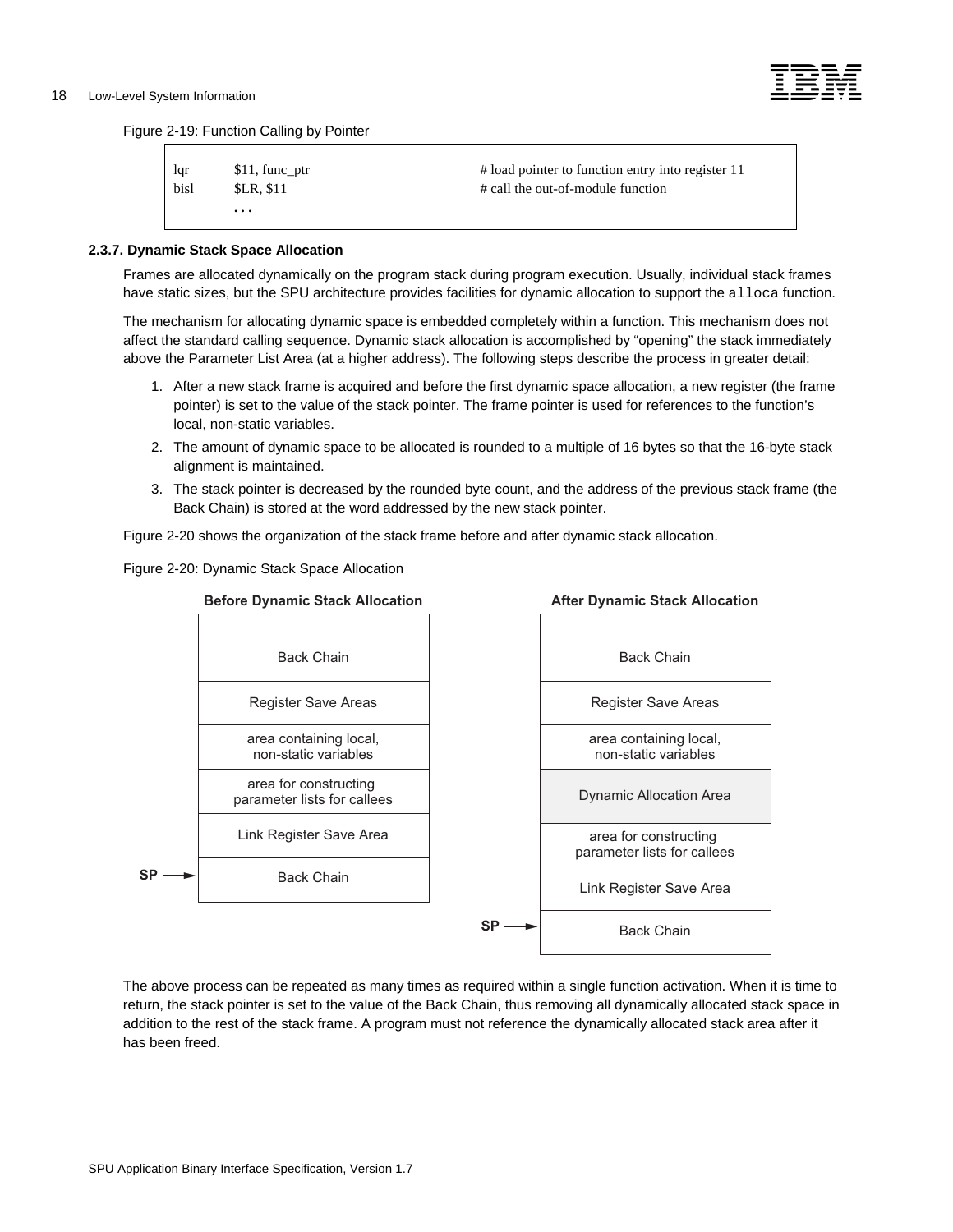<span id="page-26-0"></span>

## **2.4. Debug Format**

The debugging format used in objects targeted for the SPU may be the Debug with Arbitrary Record Format (DWARF). Although this ABI does not specify a particular debug format, all of the systems that implement DWARF must use the definitions described in the sections below.

## **2.4.1. DWARF Register Number Mapping**

Register number mapping must be specified for the SPU registers. [Table 2-8](#page-26-1) describes the register number mapping for the SPU processor. Some general-purpose registers are reserved for special purposes and are thus accessible using several abbreviations.

| Register Name                              | Number    | Abbreviation                      |
|--------------------------------------------|-----------|-----------------------------------|
| General-Purpose Registers 0-127            | $0 - 127$ | R <sub>0</sub> - R <sub>127</sub> |
| Link Register                              |           | LR                                |
| <b>Stack Pointer</b>                       |           | SP                                |
| Floating-Point Status and Control Register | 128       | <b>FPSCR</b>                      |

<span id="page-26-1"></span>Table 2-8: SPU Register Number Mapping

## <span id="page-26-2"></span>**2.4.2. Address Class Code**

The DWARF version 2 specifications also require that processor-specific address class codes be defined. As shown in [Table 2-9,](#page-26-2) SPU processors define the address class code.

| Code                | Value | Meaning            |
|---------------------|-------|--------------------|
| <b>ADDR</b><br>none |       | No class specified |

## **2.5. Operating System Interface**

Because the SPU does not generally execute an operating system, it relies on operating system services provided by the controlling PowerPC<sup>®</sup> Processor Unit (PPU). Operating system interfaces between the PPU and SPU are specified by the CBEA Application Binary Interface specification for the respective operating system.

### **2.5.1. Program Initialization**

When an SPU program is first entered, the contents of register  $r1$  ( $SP$ ) are initialized to the top of the stack. Generally, the top of the stack is a minimal stack located at the largest quadword address. As shown in [Figure 2-21,](#page-27-1) a system with 256-Kbytes of local storage initializes the stack pointer to 0x3FFD0. This address contains a Back Chain pointer to  $0x3FFF0$ . The Back Chain pointer at  $0x3FFF0$  contains a NULL (0) pointer. Space is allocated for the entry function to save the Link Register (address 0x3FFE0). The contents of all other registers are unspecified. Thus, if a program requires registers to have specified values, it must explicitly set them.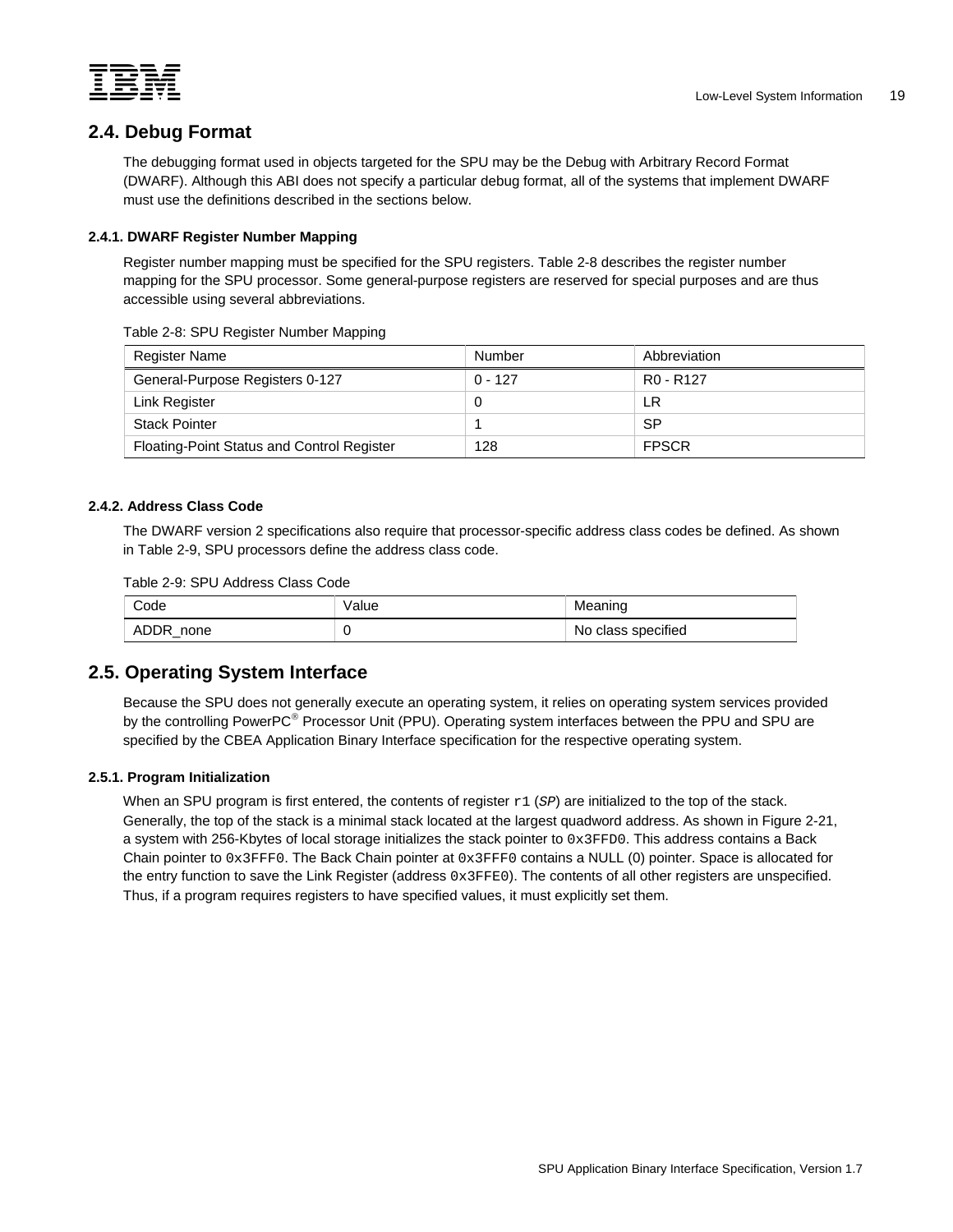# <span id="page-27-1"></span><span id="page-27-0"></span>20 Low-Level System Information -



Figure 2-21: Memory Stack

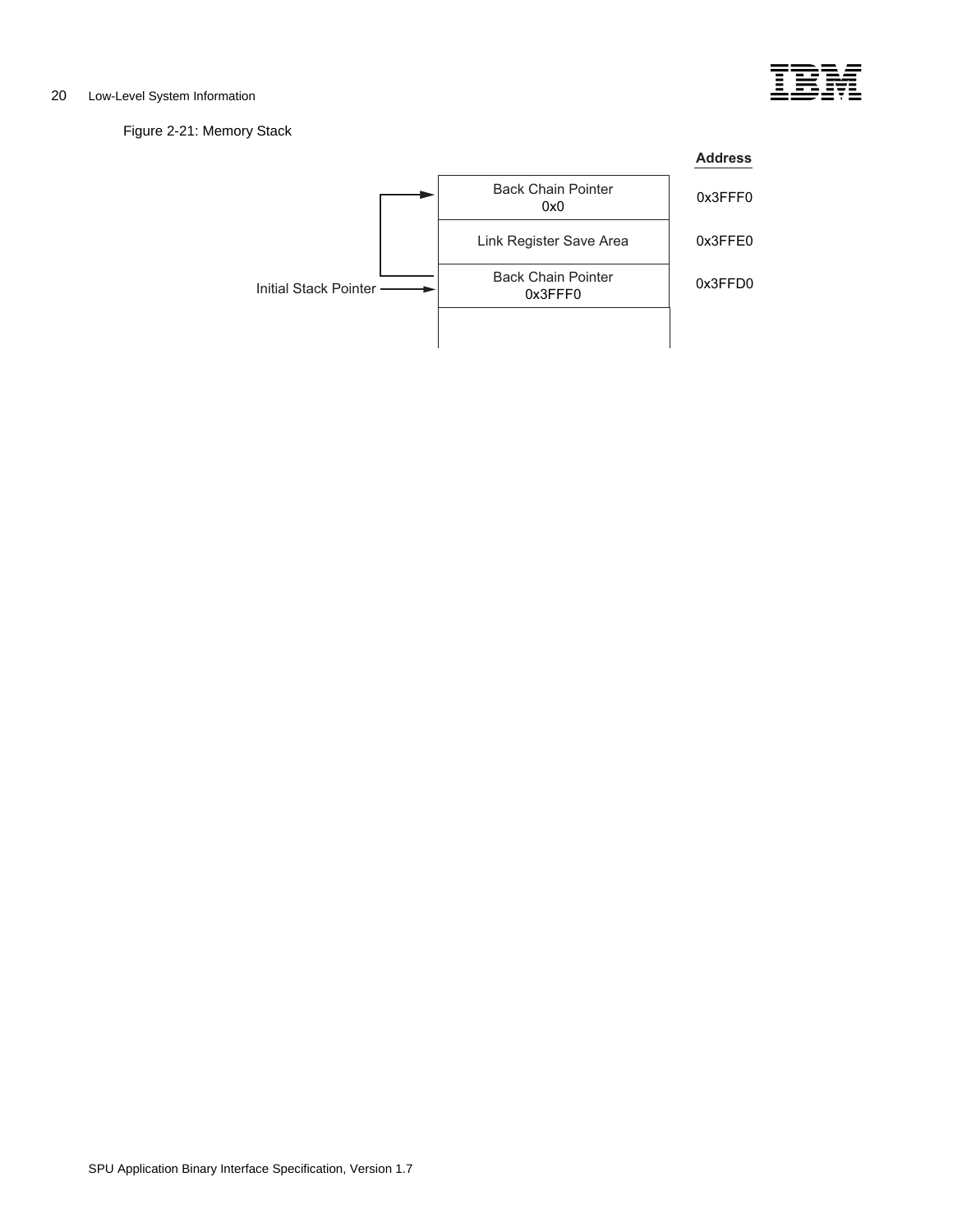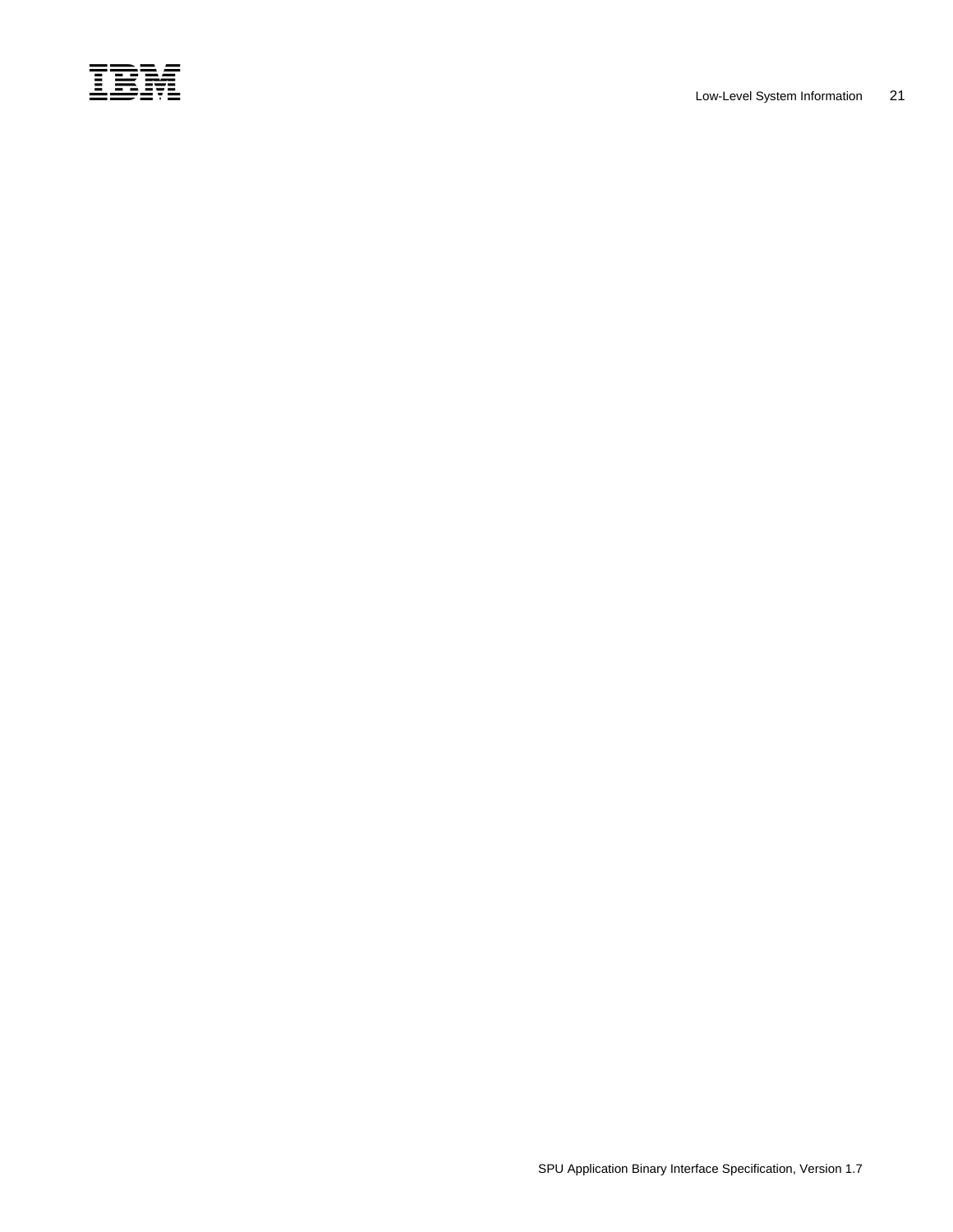<span id="page-29-0"></span>

# <span id="page-29-3"></span>**3. Object Files**

The SPU object file format must be the Executable and Linking Format (ELF). This document does not completely specify the ELF standard; instead, it provides an overview of ELF while specifying the sections and fields necessary to ensure portability of object files between software tools.

## **3.1. File Format**

Object files are involved in two activities: 1) program linking (building a program) and 2) program execution (running a program). For convenience and efficiency, the object file format provides a parallel view of a file's contents, reflecting the differing needs of these activities. [Figure 3-22](#page-29-1) shows these two views.

<span id="page-29-1"></span>





## <span id="page-29-2"></span>**3.2. ELF Header**

The ELF header contains machine-specific information. [Table 3-10](#page-29-2) shows the specific information for SPU objects.

| Field             | Value       | Comments                                                                                                                                                                        |
|-------------------|-------------|---------------------------------------------------------------------------------------------------------------------------------------------------------------------------------|
| e_ident[EI_CLASS] | ELFCLASS32  | 32-bit implementation.                                                                                                                                                          |
| e_ident[EI_DATA]  | ELFDATA2MSB | Big endian data encoding.                                                                                                                                                       |
|                   | ET NONE     | No file type.                                                                                                                                                                   |
| e type            | ET REL      | Relocatable file. A relocatable file that holds code and data<br>suitable for linking with objects to create an executable or plug-<br>in file.                                 |
|                   | ET_EXEC     | Executable file. An executable file that holds a program suitable<br>for execution.                                                                                             |
|                   | ET DYN      | Plug-in file. The plug-in file must contain a SPUNAME note<br>section for each named plug-in. See section "2.2.6. Out-of-<br>Module Function Calls" for additional information. |
| e machine         | EM_SPU      | SPU processor identification. The defined value is 23.                                                                                                                          |
| e flags           | 0           | Currently no flags have been defined. Therefore, this member<br>must contain zero.                                                                                              |

Table 3-10: SPU ELF Header Fields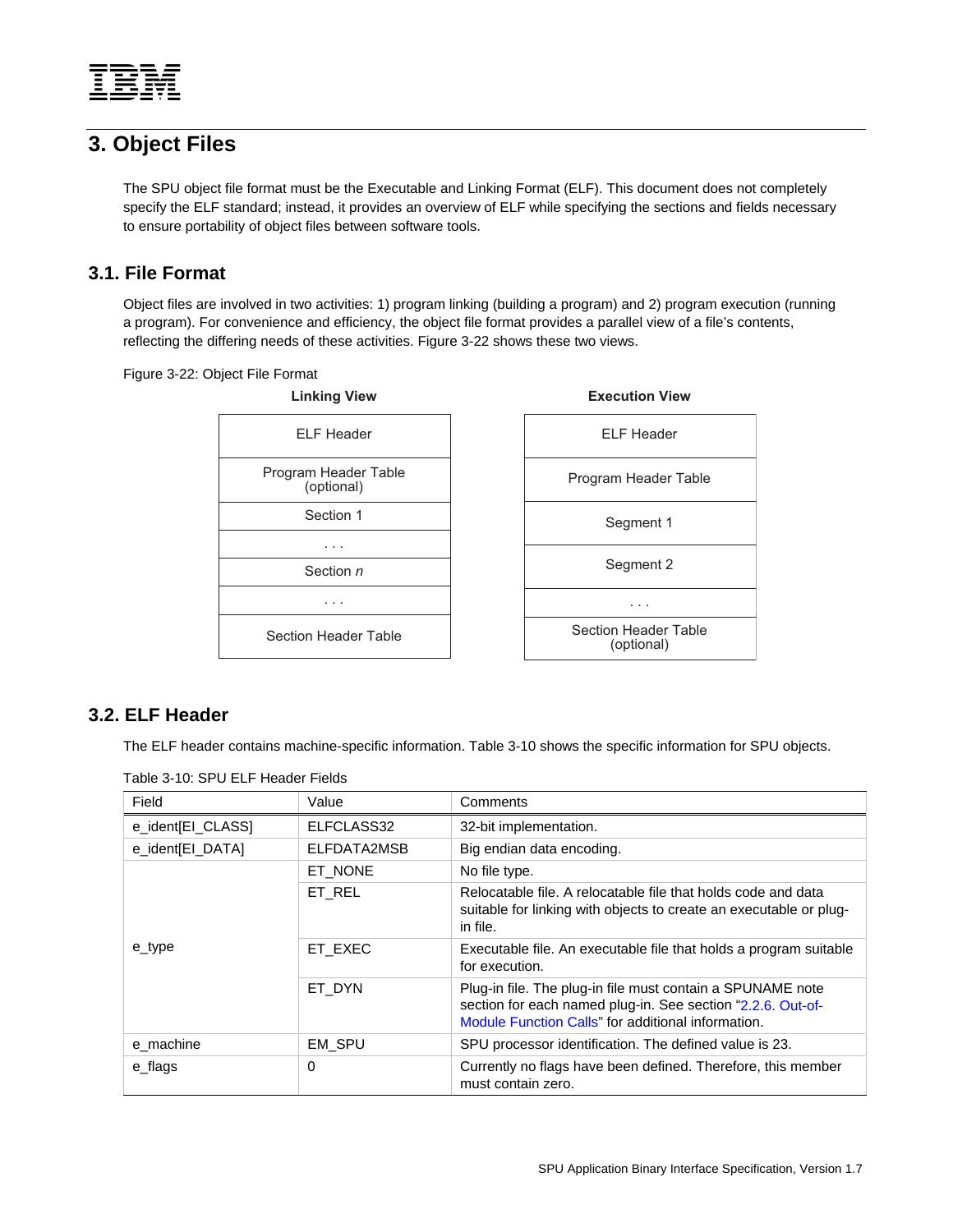<span id="page-30-0"></span>

## **3.3. Symbols**

The global symbols produced by a compiler must not be "mangled"; that is, these symbols must not be prepended by any leading characters.

## <span id="page-30-2"></span>**3.4. Sections**

[Table 3-11](#page-30-2) shows ELF sections that hold program data and code.

| Name  | Type         | <b>Attributes</b>          | <b>Section Contents</b>                                                                                                                                                    |
|-------|--------------|----------------------------|----------------------------------------------------------------------------------------------------------------------------------------------------------------------------|
| .bss  | SHT_NOBITS   | SHF_ALLOC<br>SHF_WRITE     | Uninitialized data that contributes to the program's memory<br>image. By definition, the program loader initializes the data<br>with zeros when the program begins to run. |
| .data | SHT PROGBITS | SHF ALLOC<br>SHF WRITE     | Initialized data contributing to the program's memory<br>image.                                                                                                            |
| .text | SHT PROGBITS | SHF_ALLOC<br>SHF_EXECINSTR | The <i>text</i> , or executable instructions, of a program.                                                                                                                |

Table 3-11: SPU Special Sections

The following restrictions apply to allocatable ELF sections that will be loaded into local storage:

- The lower boundary of the section must begin on a 16-byte aligned address.
- The section size should be a multiple of 16 bytes. If the total size of the section contents is not a multiple of 16 bytes, the section will be expanded to the next multiple of 16 bytes. Each byte in the expanded area will be zero filled.

If ELF sections are not loaded into local storage, they do not need to comply with these restrictions.

Because of these restrictions, (1) all loadable ELF segments will begin on a 16-byte boundary; and (2) both memory size and file size will be a multiple of 16 bytes.

This specification defines the minimum requirement. For some CBEA implementations, data-transfer performance can be improved by using a larger segment-alignment constraint, for example, to enable more efficient DMA transfers.

## <span id="page-30-1"></span>**3.5. Relocation**

### **3.5.1. Relocation Types**

Relocation entries describe how to change the instructions and data relocation fields. Relocation is performed on a word or a subset of a word. The calculations shown in [Table 3-13](#page-31-1) assume that the actions are transforming a relocatable file into an executable. Conceptually, the link editor merges one or more relocatable files to form the output file. As part of the process, it first determines how to combine and locate the input files. Next, it updates the symbol values, and then it performs the necessary relocations. [Table 3-12](#page-30-3) shows the relocation fields and their description.

| Field  | Description                                                                                                                                    |
|--------|------------------------------------------------------------------------------------------------------------------------------------------------|
| word32 | This specifies a 32-bit field occupying 4 bytes, the alignment of which is 4.                                                                  |
|        | This specifies a 7-bit field contained within bits 11-17 of a word with 4-byte alignment. The other bits<br>of the word are unchanged.         |
| -19    | This specifies a 9-bit field contained within bits 7-8 and 25-31 of a word with 4-byte alignment. The<br>other bits of the word are unchanged. |
| 9      | This specifies a 9-bit field contained within bits 16-17, 25-31 of a word with 4-byte alignment. The<br>other bits of the word are unchanged.  |

<span id="page-30-3"></span>Table 3-12: Relocation Fields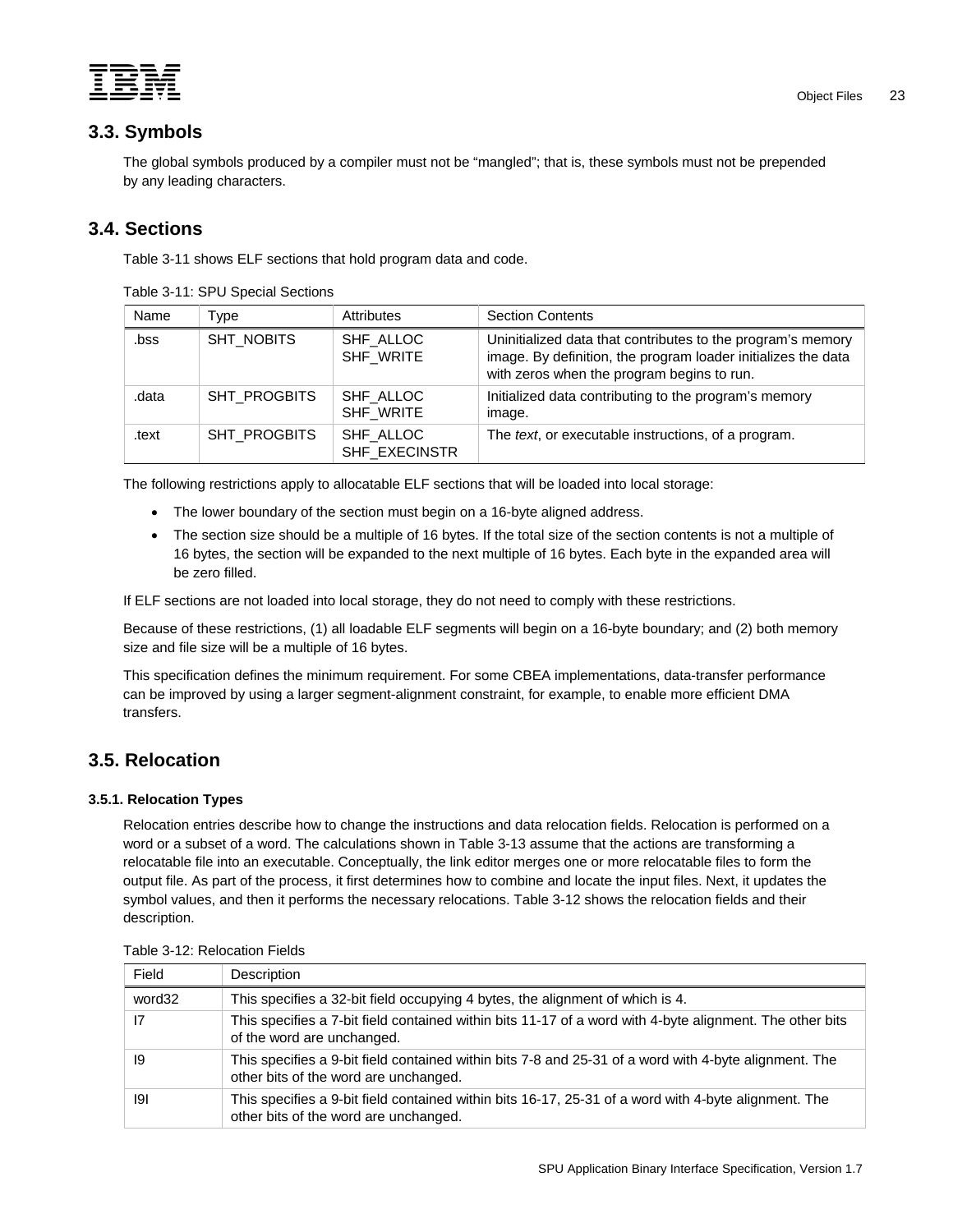

<span id="page-31-0"></span>

| Field | Description                                                                                                                             |
|-------|-----------------------------------------------------------------------------------------------------------------------------------------|
| 110   | This specifies a 10-bit field contained within bits 8-17 of a word with 4-byte alignment. The other bits<br>of the word are unchanged.  |
| 116   | This specifies a 16-bit field contained within bits 9-24 of a word with 4-byte alignment. The other bits<br>of the word are unchanged.  |
| 118   | This specifies an 18-bit field contained within bits 7-24 of a word with 4-byte alignment. The other bits<br>of the word are unchanged. |

[Table 3-13](#page-31-1) shows relocation types. (See the notes following [Table 3-13](#page-31-1) for an explanation of the notational conventions used in the table.)

| Name            | Value          | Field <sup>1</sup> | Calculation $2$    | <b>Code Generating Example</b> |
|-----------------|----------------|--------------------|--------------------|--------------------------------|
| R_SPU_NONE      | 0              | none               | none               |                                |
| R SPU ADDR10    | 1              | $110^*$            | $(S + A) >> 4$     | lqd \$3, symbol(\$4)           |
| R_SPU_ADDR16    | $\overline{2}$ | $116*$             | $(S + A) >> 2$     | brasl \$LR, function           |
| R_SPU_ADDR16_HI | 3              | 116                | #hi( $S + A$ )     | ilhu \$3, symbol@h             |
| R_SPU_ADDR16_LO | 4              | 116                | # $lo(S + A)$      | iohl \$3, symbol@l             |
| R_SPU_ADDR18    | 5              | $118*$             | $S + A$            | ila \$3, symbol                |
| R_SPU_ADDR32    | 6              | word32             | $S + A$            | .word symbol                   |
| R SPU REL16     | 7              | $116*$             | $(S + A - P) >> 2$ | brsl \$LR, function            |
| R_SPU_ADDR7     | 8              | 17                 | $S + A$            | cwd $$3, symbol ($4)$          |
| R_SPU_REL9      | 9              | $19*$              | $(S + A - P) >> 2$ | hbra function, -100            |
| R SPU REL9I     | 10             | $ 9 ^*$            | $(S + A - P) >> 2$ | hbr function, \$3              |
| R_SPU_ADDR10I   | 11             | $110^*$            | $S + A$            | ai \$3, \$3, symbol            |
| R_SPU_ADDR16I   | 12             | $116*$             | $S + A$            | il \$3, symbol                 |
| R_SPU_REL32     | 13             | word32             | $S + A - P$        | .word symbol                   |
| R_SPU_ADDR16X   | 14             | $116*$             | $S + A$            | ilh \$3, symbol                |

### <span id="page-31-1"></span>Table 3-13: Relocation Types

<sup>1</sup> Those relocation types whose Field entry in the table contains an asterisk are subject to failure if the value of the relocation does not fit in the allocated bits.

 $2$  The following notation is used to describe the Calculation entry in the table:

- The letters *A*, *P*, and *S* represent:

*A*: the addend used to compute the value of the relocatable field.

*P*: the place (section offset or address) of the storage unit being relocated. This is computed using  $r_{\text{o}}$  of fset.

*S*: the value of the symbol whose index is located in the relocation entry.

- The "+" and "-" symbols denote 32-bit modulus addition and subtraction, respectively. ">>" denotes arithmetic right-shifting (shifting with sign copying) of the value of the left operand by the numbers of bits given by the right operand.

- For relocation types that update the subset of a word, the upper bits must all be the same before being shifted. For relocation types that perform shifting, the shifted number of least significant bits must be 0.

- #hi(*value*) and #lo(*value*) denote the most and least significant 16-bits, respectively, of the indicated value. That is,  $#lo(x) = (x & 0xFFFF)$  and  $#hi(x) = ((x >> 16) & 0xFFFF.$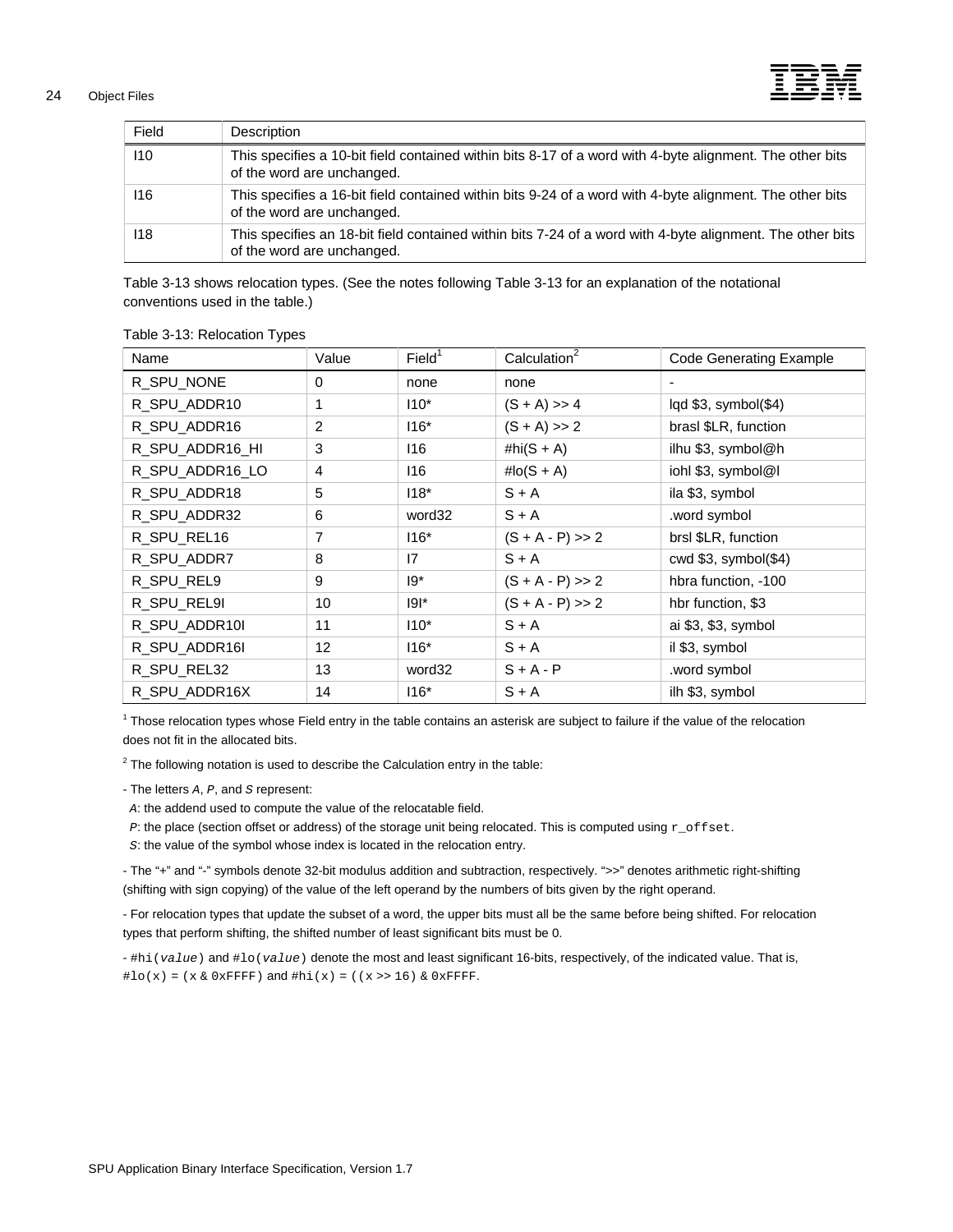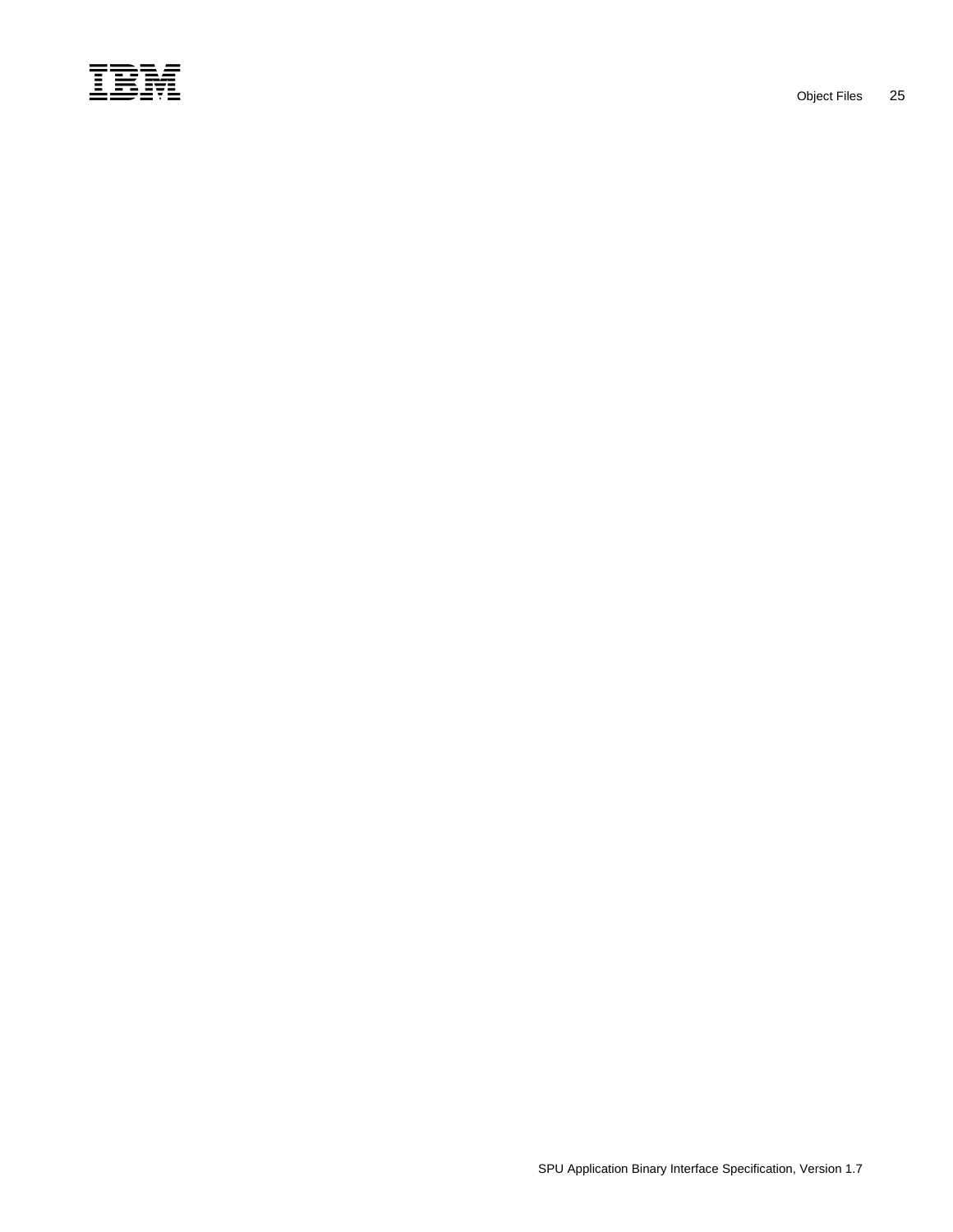<span id="page-33-0"></span>

## **4. Program Loading and Dynamic Linking**

This chapter describes object file structures that relate to program execution. This chapter should be read in conjunction with ["3. Object Files.](#page-29-3)"

## **4.1. Program Header**

The program header table is a primary data structure. It contains the location of the segment images within the file and other information necessary to create the memory image for a program.

## **4.1.1. SPU Environment Note**

SPU objects may contain sections of type SHT\_NOTE with program header elements of type PT\_NOTE that define the attributes and runtime environment of a SPU program. [Table 4-14](#page-33-1) and [Table 4-15](#page-33-2) provide details about the SPU environment note.

| Field  | Size (bytes)    | Value             |
|--------|-----------------|-------------------|
| namesz |                 | 8                 |
| descsz | 4               | sizeof(spu_env)   |
| type   |                 |                   |
| name   | 8               | "IBM SPU"         |
| desc   | sizeof(spu_env) | spu_env structure |

<span id="page-33-1"></span>Table 4-14: SPU Environment Note

The SPU environment note contains an instance of the spu\_env structure. Entries in the spu\_env structure are shown in [Table 4-15.](#page-33-2)

<span id="page-33-2"></span>

| Table 4-15: spu_env Structure |  |
|-------------------------------|--|
|-------------------------------|--|

| Type       | Name       | Description                                                                                                                                                                                                                                                                                                                                                      |
|------------|------------|------------------------------------------------------------------------------------------------------------------------------------------------------------------------------------------------------------------------------------------------------------------------------------------------------------------------------------------------------------------|
| Elf32 Word | revision   | Structure revision number. Initial structure revision number is 1. Future<br>additions to this structure are added to the end, and the revision number<br>is incremented.                                                                                                                                                                                        |
| Elf32 Word | Is size    | Size of SPU local storage where the program is targeted to run. Specifies<br>the required AMR (Address Memory Range) register setting. A size of 0<br>indicates that the AMR register must be set to the entire available<br>address range.                                                                                                                      |
| Elf32_Word | stack size | Runtime SPU stack size. Used to establish the Available Stack Space<br>(word element 1 of register R1). If the SPU environment is unspecified or<br>if the stack_size is specified as zero, the value of Available Stack<br>Space is initialized to <top_of_stack> - _end. Otherwise, the<br/>Available Stack Space is initialized to stack size.</top_of_stack> |
| Elf32_Word | flags      | ELF_SPU_ENCRYPTED (bit 31) - specifies that the SPU ELF program is<br>encrypted and must be decrypted and authenticated before being<br>executed.                                                                                                                                                                                                                |